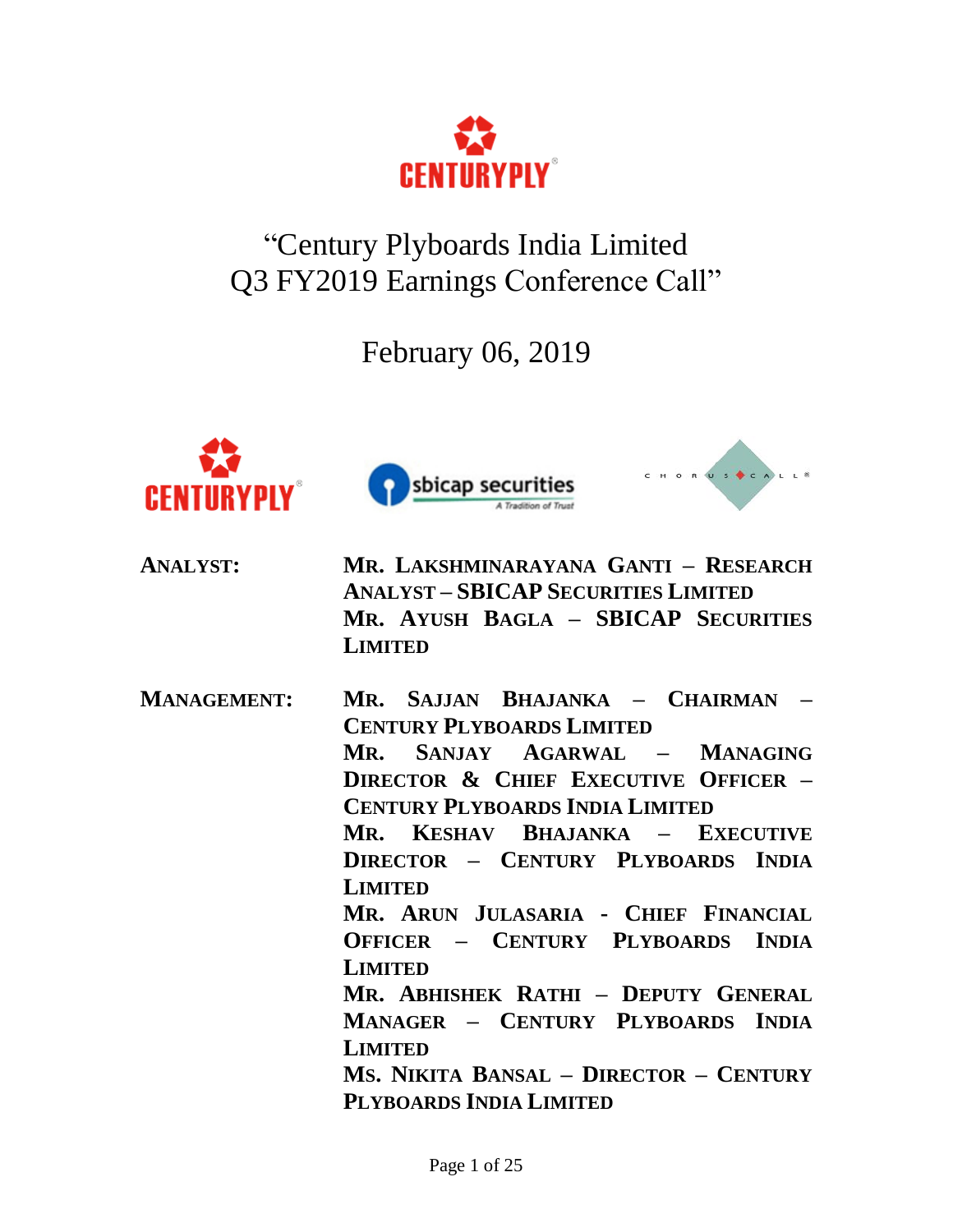

- **Moderator:** Good day ladies and gentlemen and a very warm welcome to Century Plyboards India Limited Q3 FY2019 Earnings Conference Call hosted by SBICAP Securities Limited. As a reminder, all participant lines will be in the listen-only mode and there will be an opportunity for you to ask questions after the presentation concludes. Should you need assistance during the conference call, please signal an operator by pressing "\*" followed by "0" on your touchtone phone. Please note that this conference is being recorded. I now hand the conference over to Mr. Lakshminarayana Ganti from SBICAP Securities. Thank you and over to you Sir!
- **Lakshminarayana G:** Thank you Ali. Good afternoon everyone and welcome to the third quarter fiscal 2019 earnings conference call of Century Plyboards Limited. I would like to thank the management for giving SBICAP Securities this opportunity to host the call. From the management team, we have today Mr. Sajjan Bhajanka, Chairman; Mr. Sanjay Agarwal, MD & CEO; Mr. Keshav Bhajanka, ED; and also Mr. Arun Julasaria, the CFO. After the opening remarks from management we can have the  $Q&A$ . Thank you.
- **Sanjay Agarwal:** Thank you Lakshminarayana. Good afternoon, friends. I am Sanjay Agarwal, Managing Director of the company. I have with me Mr. Keshav Bhajanka and our CFO, Mr. Arun Julasaria and Nikita Bansal, one of the directors. I welcome you all on the third quarter results call of CenturyPly. Friends, I think the third quarter was also quite challenging and the challenging times of India in corporation are not yet over and it seems that the election mode has totally set in, in India now. The GST also has done better, but a long way to go. Even in our product we see that yes that tax avoidance has improved, but not to the level we have been expecting or we desire.

The MDF capacity utilization in our company has improved and that is why we are contemplating an expansion, but decision is not yet taken. Sometime back actually we had spoken about expansion, but we had put it off for some time, but now that we have achieved about 80% to 85% capacity utilization, we are now quite positive about the future expansion plan and probably very soon we will be back to you all about with a determined clear-cut plan.

Now we find that the particleboard is also doing quite well and the sales and EBITDA both have grown. We are growing in our Prelam Particleboard percentage also, both in particleboard and MDF that is a very positive sign and that is why the EBITDA has also a little bit improved as far as particleboard is concerned. We are also looking at some new expansion plan in particleboard in Northern India.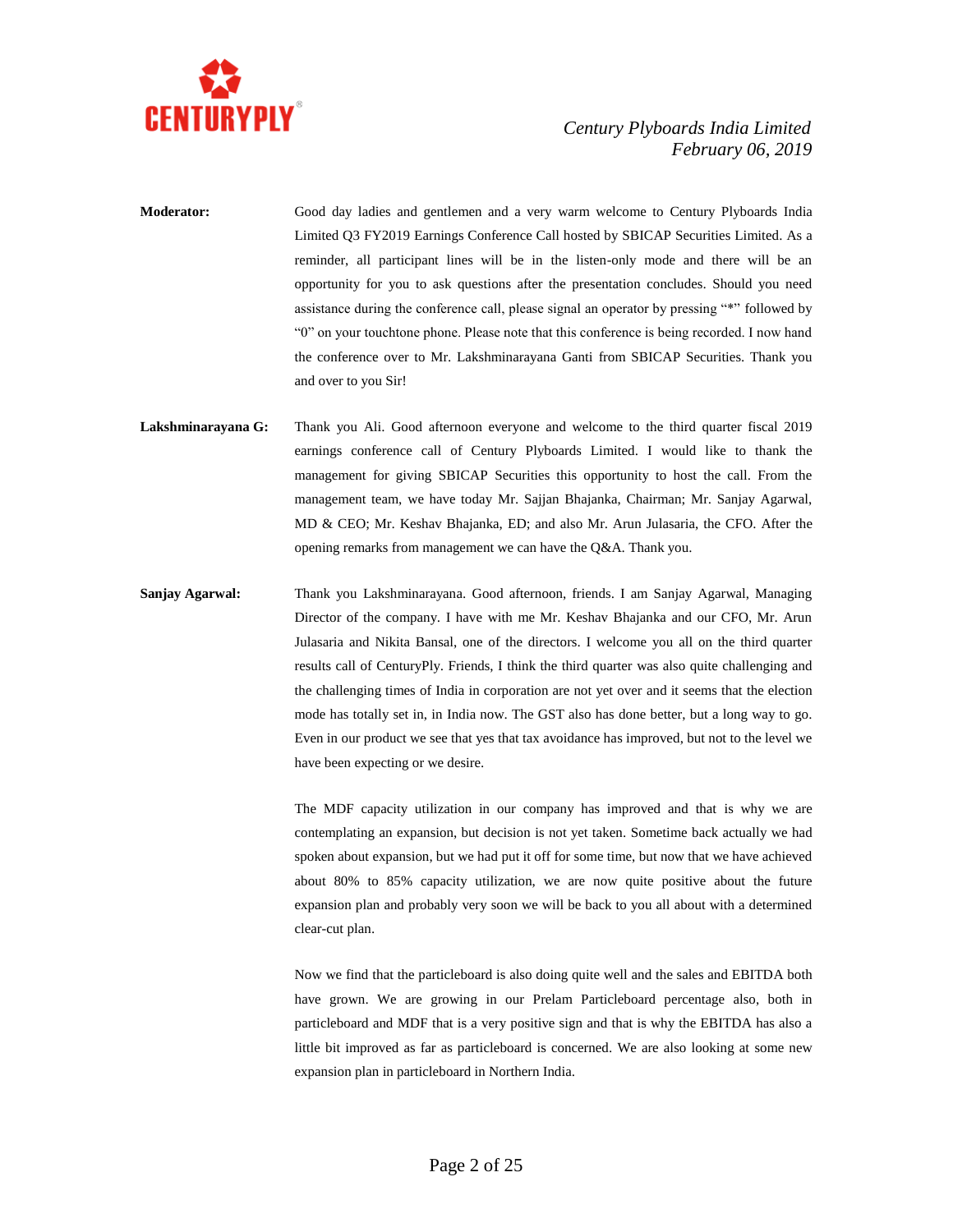

With that, I again welcome all of you and hand over to our CFO, Mr. Arun Julasaria to talk to you with key financial data for current quarter and after that we will be open for question and answer session. Thank you.

**Arun Julasaria**: Good Afternoon Ladies and Gentlemen

First of all I will like to mention customary disclaimer that this con-call is just to discuss company's historical numbers and future outlook. In no way this should be construed as invitation to invest in the company.

Results for the quarter along-with detailed analysis is already mailed to you and also hosted on stock exchange and company websites. So I will not take much of your time and take you through only basic numbers and macros.

Comparing 9M results, overall net revenue including other operating income increased from 1423.09 to 1680.60, with a growth of over 18%. Out of such 18% growth 12% growth came from MDF and balance from other businesses. Blended EBITDA margins declined from 16% to 14.3%. EBIT margins remained flattish at 12%. PBT declined from 10.9% to 10.1%. PAT reduced from 8.5% to 7.4%

For Q3, On YOY basis overall net revenue including other operating incomes increased from 509.93 to 578.89, with a growth of 14%. Out of such 14% growth 8% growth came from MDF and balance from other businesses. Blended EBIDTA margins are now 13.4% compared to 18%. EBIT is now at 11% compared to 12.9%. PBT is now at 10% compared to 11.7%. PAT is now at 7.2% compared to 9.2%.

Also for the period of 9 months ended 31.12.18, total adverse forex movement was 19.86 crores as against favourable 1.34 crores in corresponding period of last year. Total forex impact therefore was 21.2 crores on our PBT. Out of total 19.86 crores 10.34 was taken in borrowing cost and balance 9.52 crores has impacted EBITDA margins. Out of total 19.86 crores 10.05 crores was realized and balance 9.81 is mark to market loss. In order to de-risk ourselves from forex adverse movements we have continuously reduced our foreign exchange exposure which now is at only 142.43 crores against 209.44 crores on 30th Sep 2018 and 364.57 on 31st Mar 2018. Out of total exposure around 83% was in USD and balance mainly in EURO. As on date almost all of our exposure is either naturally hedged or forward booked. In Q3 we had shown a forex gain of 4.07 crores.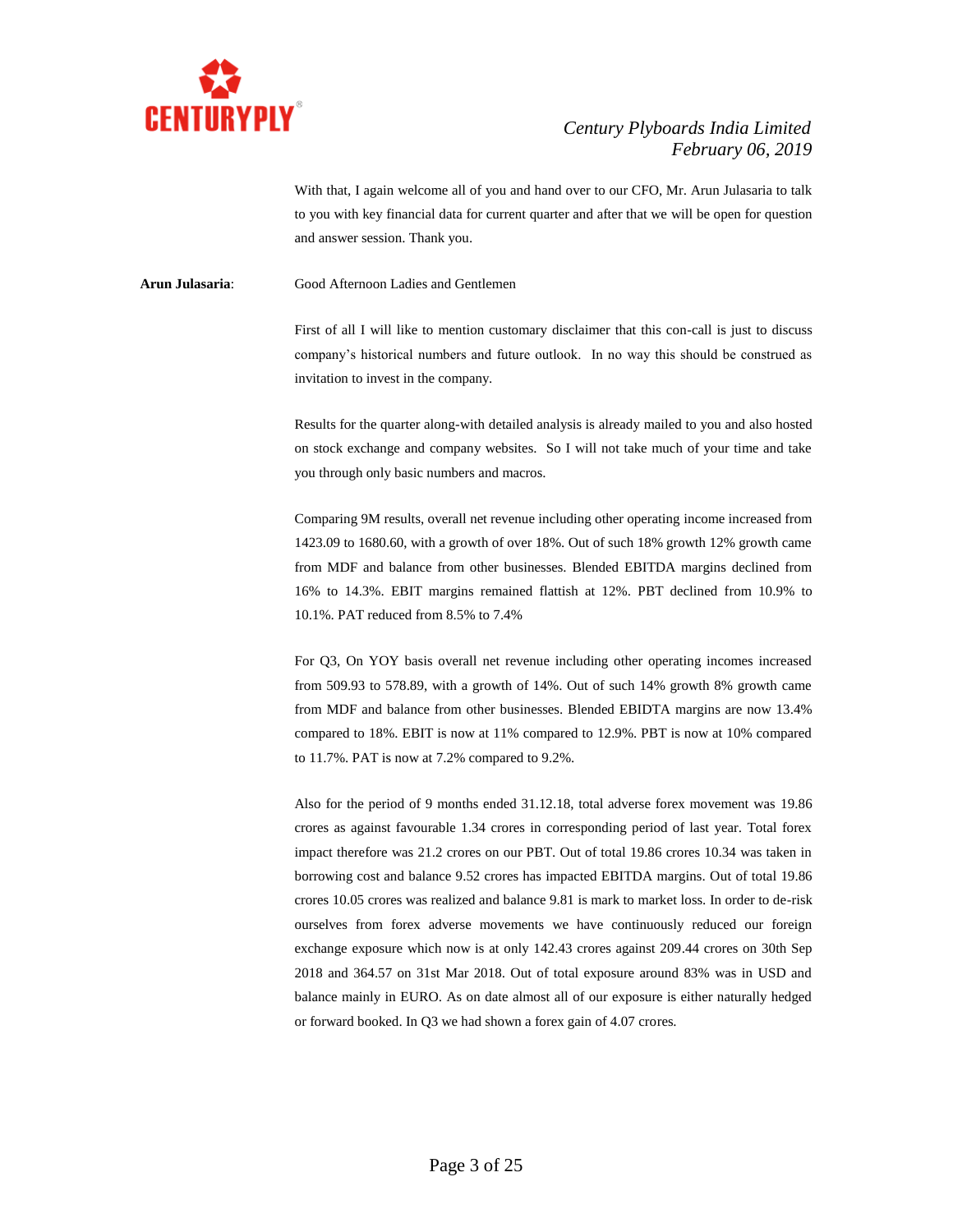

Now coming to segments:

While the volume of Plywood for Q3 increased by 7% YoY basis, the value growth was flat. The difference is due to change in product mix. We are now focussing more on mid segment products where growth potential is better. Overall Plywood segment is showing de-growth because of substantial lower sale of commercial veneer. Traditionally we have been operating in prime or upper segment of plywood market. Now with continuing subdued real estate market specially in big ticket houses, the prime segment growth is almost flat or bare minimum. Focus of Government is now on affordable housing & middle class which irrespective of any political outcome in 2019 will continue. So now our strategy is to maintain our position in prime segment and look for growth in mid-market and affordable segment. We are penetrating and creating our position in this segment, for which we are expending a lot on creating required infrastructure etc. Here our priority is creating our position in this untapped market rather than high profitability. The strategy is long term with bit short term compromise on profitability.

On YoY basis volume growth in laminates was 10% and value growth was 29%. Major input cost of laminate is imported design paper and crude based chemicals and cost of both have sharply gone up in last six months, due to rupee depreciation and upward crude prices. With introduction of new capacities in market this increased cost could not be passed on but now with stable rupee and downward crude prices profitability will start to improve.

During Q3 MDF has operated at 78% capacity and for 9 months at 64%. Reduced prices in the market have lowered the realization and profitability in this segment. We are likely to operate at above 80% capacity in Q4. MDF has shown significant jump in revenue with growth of 85% YoY and 44% QoQ basis. EBITDA margins for the quarter was 16%. However we expect further price correction of around 3-4 % in coming quarter. In MDF market we are almost 8 years late entrant but still could capture market equal to our 8 year old peers. Our quality is now said to be best quality MDF in the market. As such MDF market is fast growing very fast and very soon demand supply gap will narrow down. This will lead pricing power to all MDF players.

YoY basis Particle board has also performed significantly well with revenue growth of 58%. Despite bit lower realization, EBITDA margins were at around 21%, better than Q2.

Logistics business has faced issues of lower volumes though average realization has increased per TEU. Lower volume is attributable to new competition in the eastern region CFS businesses.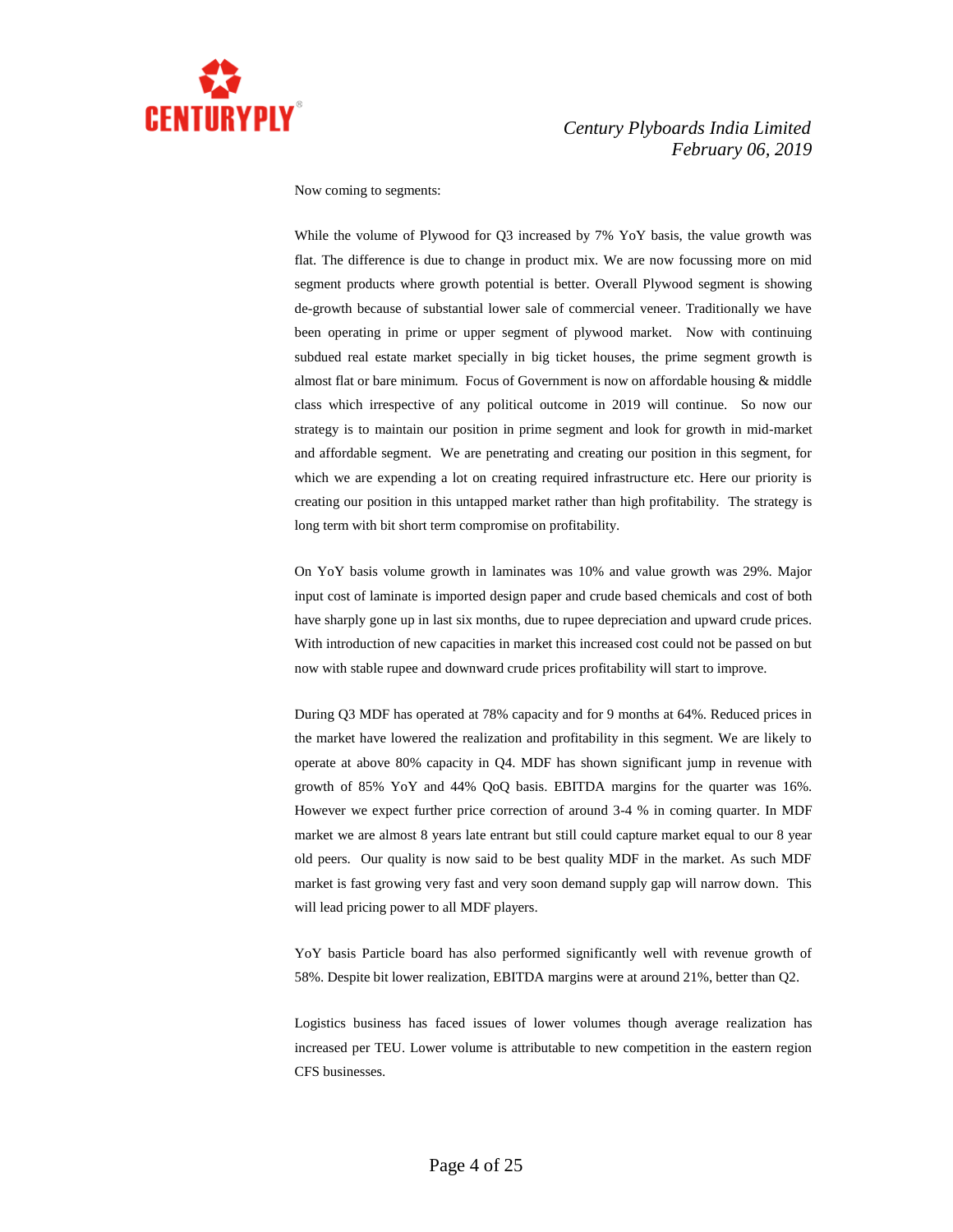

The net worth of the company stood at 935.67 crores as on 31.12 2018

On debt side, even after taking major capex, company is still very low geared with long term debt/equity ratio of merely 0.20 against 2 accepted by the bankers. All other ratios are stable.

As I said we are now focusing on mid-market where raw-material also is bit different. Okume specie of Timber from Gabon is almost 35% cheaper than timber of Myanmar which effect almost 5% of total cost of plywood. So in order to assure raw-material linkage for our affordable products we are setting up a timber peeling unit in Gabon. Planned investment is around 30 crore and expected commencement after 6 months.

With these words I open this conference call for questions and answers. As promoters of the company are on call I will request you to focus more on quality questions. Queries related to numbers etc. can always be made to myself or Mr Rathi separately.

- **Moderator:** Thank you very much. Ladies and gentlemen we will now begin the question and answer session. Ladies and gentlemen, we will wait for a moment while the question queue assembles. The first question is from the line of Praveen Sahay from Edelweiss. Please go ahead.
- **Praveen Sahay:** My question is related to the MDF. As you had already mentioned that 80% of utilization you had reached and also you explained about further expansion in that as well as also you had mentioned about the realization to correct for 2% to 3% further so as an industry and also there is a lot of capacity coming in the MDF sector, as a sector at what level of realization to get it stabilized on if the mismatch in demand and supply will continue, are we expecting a further correction in this profitability to go down sustainability of 14% to 15% of margin, would that be a challenging way forward?
- **Sanjay Agarwal:** Yes so actually, we see that the prices had gone down if you really look at the realization also you will see that the prices have gone down by about 10% in about nine months and in about a month's time there has not been any further discounting or special pricing in the market by any of the peers. We believe that typically it has slowed down the slide, it has also slowed down since October and I think in the month of December now it has come to a standstill, so we do not think that there will be further slide down number one. Number two because of all this price slide down, all those people who are not in the industry and were trying to come into the industry have thrown away their plan for coming into MDF industry so that is a very positive point for us that is number two. Number three people like us who are in the industry we know that everything is dynamic, the prices are dynamic, the capacity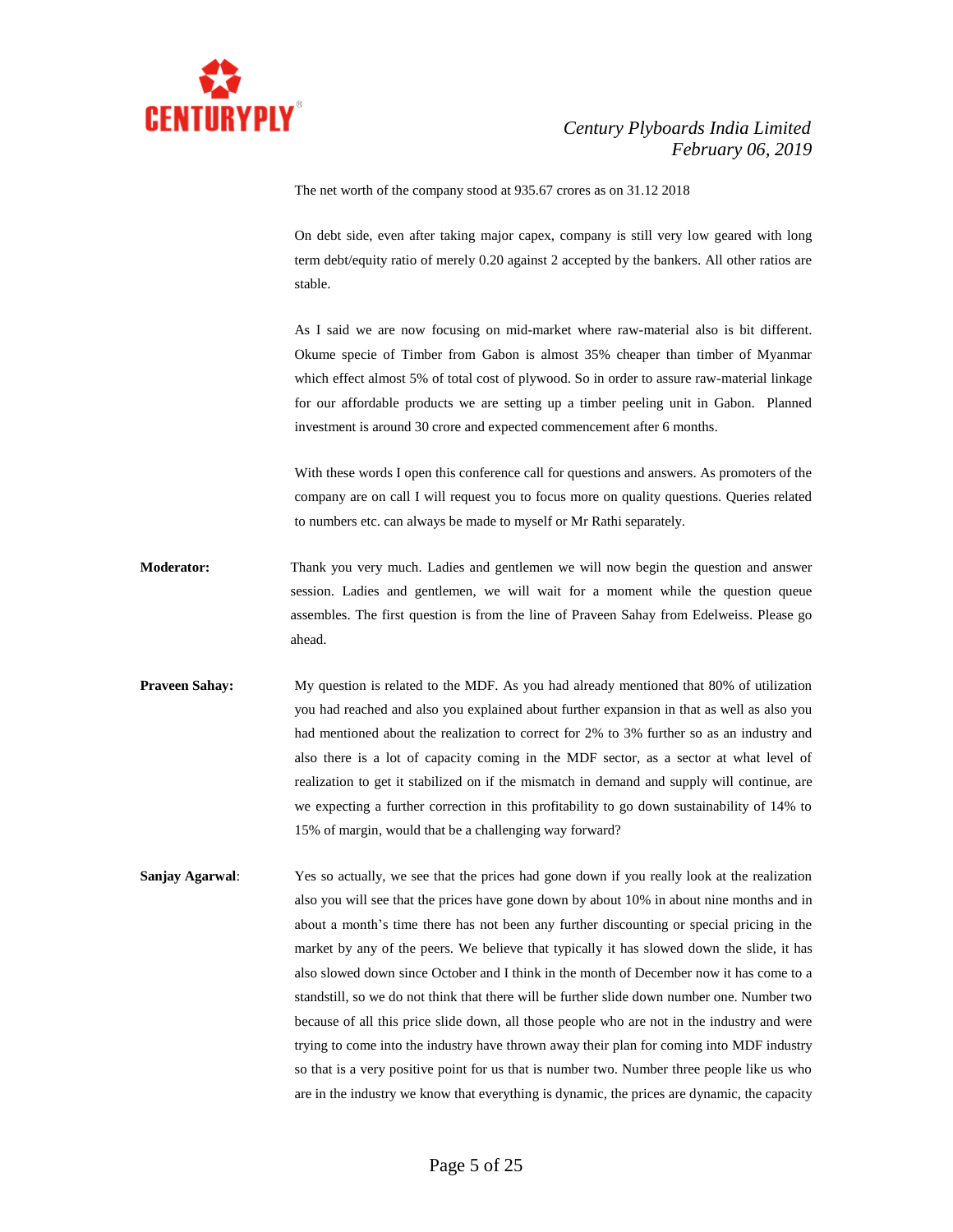

is dynamic, the market is dynamic and that is why we need to actually have vision that what will be the scenario say two years from now, so two years from now absolutely whatever capacity we have built in will be short and if we do not come up somebody else will come up. We should be ready with more capacity so that we do not give chance to others to come into the industry and we are ready with the capacity whenever the prices improve or the consumption improved. Otherwise, somebody else will come in so that is the reason we want to go in for expansion and as far as the pricing is concerned the pricing will only improve once the supply-demand scenario improves. This is a very common cycle, I think, in every industry. It will happen with MDF also, when this Greenply or Action came they made a lot of profit, a lot of money, but slowly when we came even after that it was valued, but after that when the new expansion of 1100 and 600 came by Action and Green the prices went down. Now that everybody I think you must be getting from others also, everybody utilization is improving and improving actually dramatically, very frankly so with that scenario in a year's time we expect that it will be proved

**Praveen Sahay:** And to maintain this 14%, 15% of margin in the segment is quite achievable?

- **Sanjay Agarwal:** I do not think there is any problem as far as maintaining the systems and because we have done two more things actually. One is that we have installed a very expensive machine, which has actually reduced our glue consumption by about 20% and glue and electricity these are the two main things, which actually are a very big, big cost as part of MDF. The second thing, which has happened the glue costs have gone down. In about a month's time the glue costs have come down so that will also impact our profitability in times to come. And the third thing is we had a problem regarding the pricing of electricity so that also has been reduced to Rs.5 a unit now and that will also help us in improving our profitability in times to come. There was a dispute between us and the electricity department that has been now resolved.
- **Praveen Sahay:** Great and coming to your main segment that is plywood, there also we had seen some pressure in this quarter and also as far as your commentary to more if you move in the midsegment definitely to sustain the historical high margin would be challenging so what level of you are actually expecting the way forward with this focus more on affordable things and medium range of ply?
- **Sanjay Agarwal:** The top market is actually maybe 7% or 8% or 10% of the total market is at the top so we are actually having 25% to 30% market share in that department so to grow in that heavily yes, the growth is possible and it will happen, but to grow there heavily is not possible that is why last year we have identified these lower segments, the second segment is about 45% of the total market in India, but for this actually now we have to actually go into a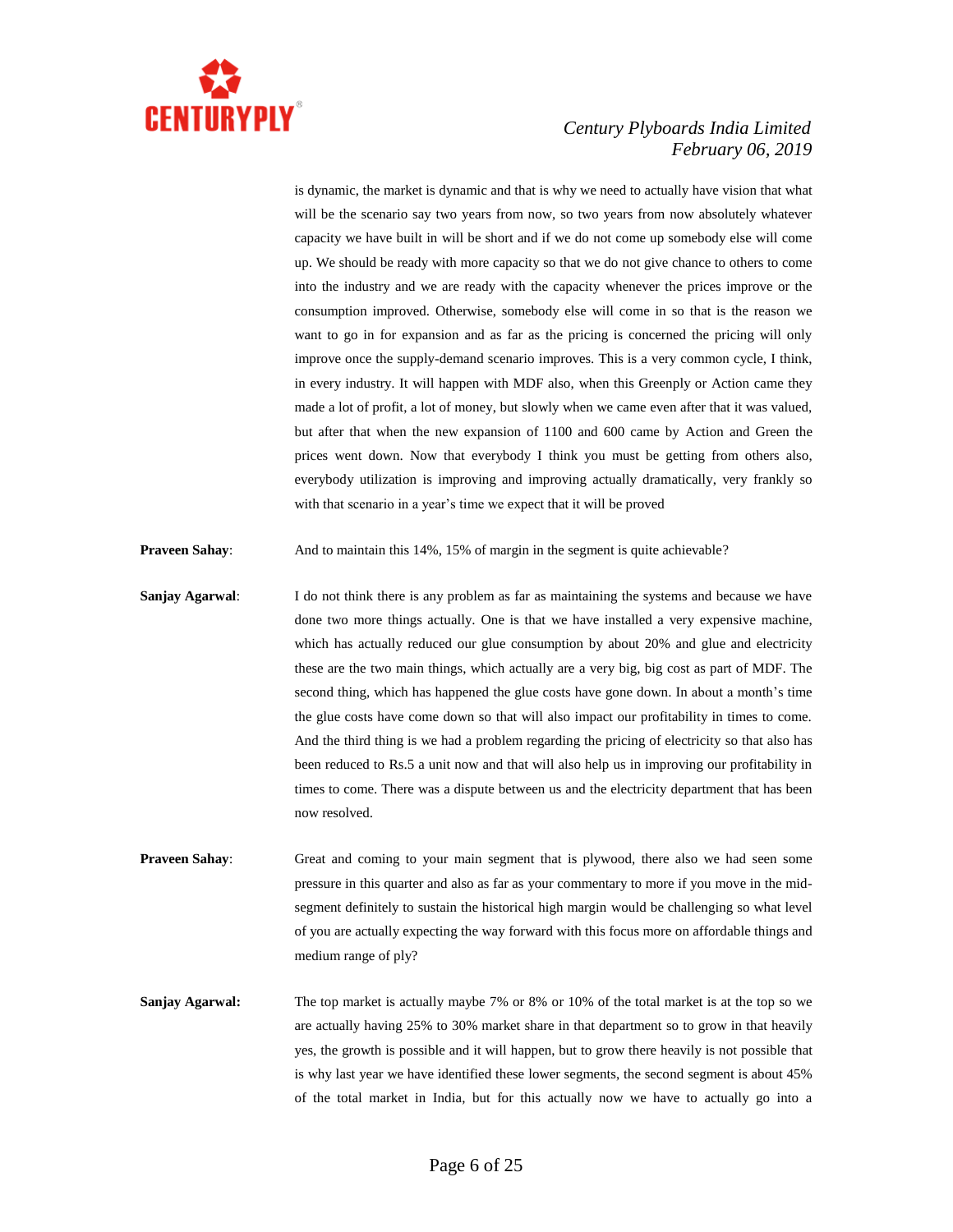

completely different kind of selling, marketing, we have to go to the contractor. Earlier we used to go to an interior designer now we are going to a contractor. Earlier we used to go to the top 10% or 20% dealer of the city we are not going to Tier-3 towns, now we are going to Tier-2 towns and the Tier-3 towns and all the other retailers even in Kolkata kind of a place if you were represented by 60 people now we want to go to 1000 or 1200 or 1500 people only in Kolkata, so all these are taking time, so in that actually to make this growth we are compromising with our profit also a little bit at times and it is taking time, but the things are growing. The numbers we are seeing the way the work is happening in our market, everything is very positive. Yes, all this work takes time it is not so easy so we believe that in maybe a year's time, maybe in nine months' time we will be able to see the results in numbers, but till then yes we will have to keep our patience.

- **Moderator**: Thank you. The next question is from the line of Sholani Salgaonkar from Jefferies India. Please go ahead.
- **Sholani Salgaonkar:** Sir thank you for the opportunity. Sir my first question is again with reference to your comment on focusing on midmarket segment, Sir firstly, what is the kind of average price differential between the premium segment and the midmarket segment currently that you are targeting?
- **Sanjay Agarwal:** In premium segment, the price is about Rs.120 per sqft and in the midmarket segment it is about Rs.95, so the price is down by about 25%.
- **Sholani Salgaonkar:** When you said that you want to grow and focus on increasing your presence in midmarket segment, how much do you think it will impact your average realizations and actually will it impact your EBITDA margin in the medium term?
- **Sanjay Agarwal**: You see how much will depend and how much we are able to sell the midmarket material. The more we sell it may impact because if you grow even a 10% volume then the value growth is not equivalent the value growth is much lesser, but as far as profitability percentage is concerned in our company we always fix the profitability percentage for every products and we maintain that, so we are trying to keep it same, but because we are now trying to enter the market and very aggressively we want to go there and we are actually not recognized into the customer for influencer of that segment, we have to compromise a little bit here and there so that is why the profitabilities are a little bit hurt at the moment, but all those things we know very, very well, all will be recovered. When we started plywood we were selling about 11% it was the price leader at that time and today we are selling probably I do not know how much higher to everybody else so all these things are just a cycle and to give you a quantum that how much adjustment in the value will happen it is only when the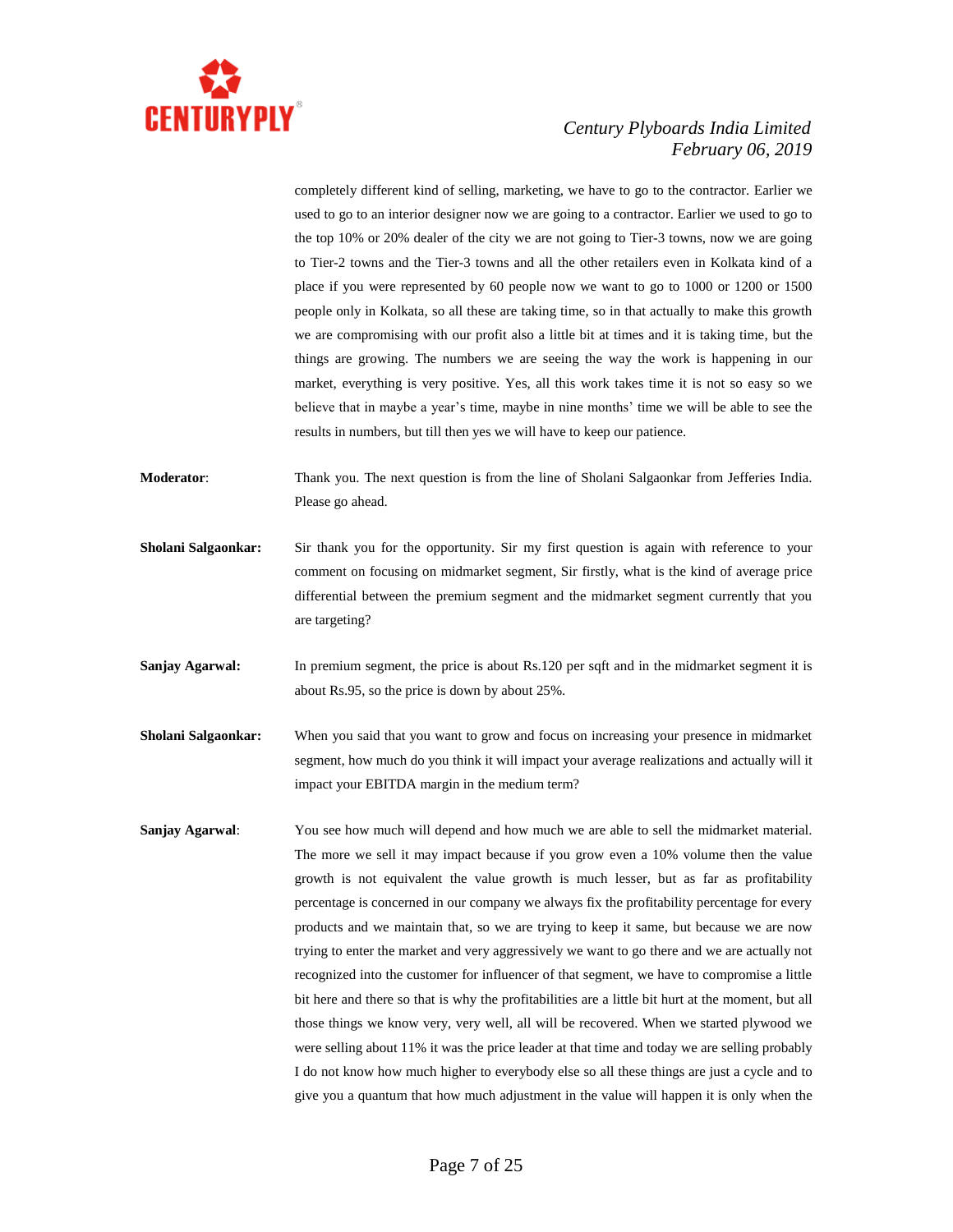

quantum of the mid-markets and we expect mid-market segment for us to grow by at least 20%, 25% every year that is what we are looking at.

- **Sholani Salgaonkar:** Sure. Sir and you also mentioned that probably it is a new channel as compared to the premium segment that you have right now so do you envisage expanding your channels and will it affect your ad spends to any extent?
- **Sanjay Agarwal:** You see the working in channel as far as CenturyPly name is concerned, this is CenturyPly and Greenply, these two names across the country are known to probably every channel or every person technically we can say so I do not think we need to advertise or spend on advertising for that reason, but we have to work very hard because you have to convince each and every person sitting on there at the top because he is the boss there and to convince him and convert him to our product has been even earlier was a very, very big task. I have personally gone to many, many shops across the country maybe 10 times, 20 times in over a period of year or two and then I have converted them to Century Plywood, but now because Century is a name, but still it takes time to convert them, but it will not ask for much of an advertising yes, initially when we reaching at the time we asked for a board or we will ask for a staff meet and all that so all those are within the system.
- **Sholani Salgaonkar:** Sure Sir and my last question is what will be your distribution touch points right now Pan-India?
- **Sanjay Agarwal:** For laminates, it is I think about 18000 and for plywood, which could be around 5000, 5500 or 6000 like that, but we are looking at both reaching the plywood crossing maybe 15000 and laminates maybe crossing 30000 in the next about 1, 1-1/2-years time, so absolutely the whole energy of the organization is now invested in one big single task that our reach must be the highest and we should become kind of an FMCG across the country and that is why it is taking that much of time.

**Sholani Salgaonkar:** Sure. Sir this is helpful. Thank you.

**Moderator**: Thank you. The next question is from the line of Shriram R. from Sundaram Mutual Fund. Please go ahead.

**Shriram R:** Thank you for the opportunity. Sir just a couple of questions from my end, so this veneer facility in Gabon if you could elaborate on the thought process behind setting it up because I believe there is some coup, which is happening and there is some coup going on and all those things are there and also Sir if you could elaborate us on the MDF unit, which is going to come up, what is the capex and at what point of time we can expect because in one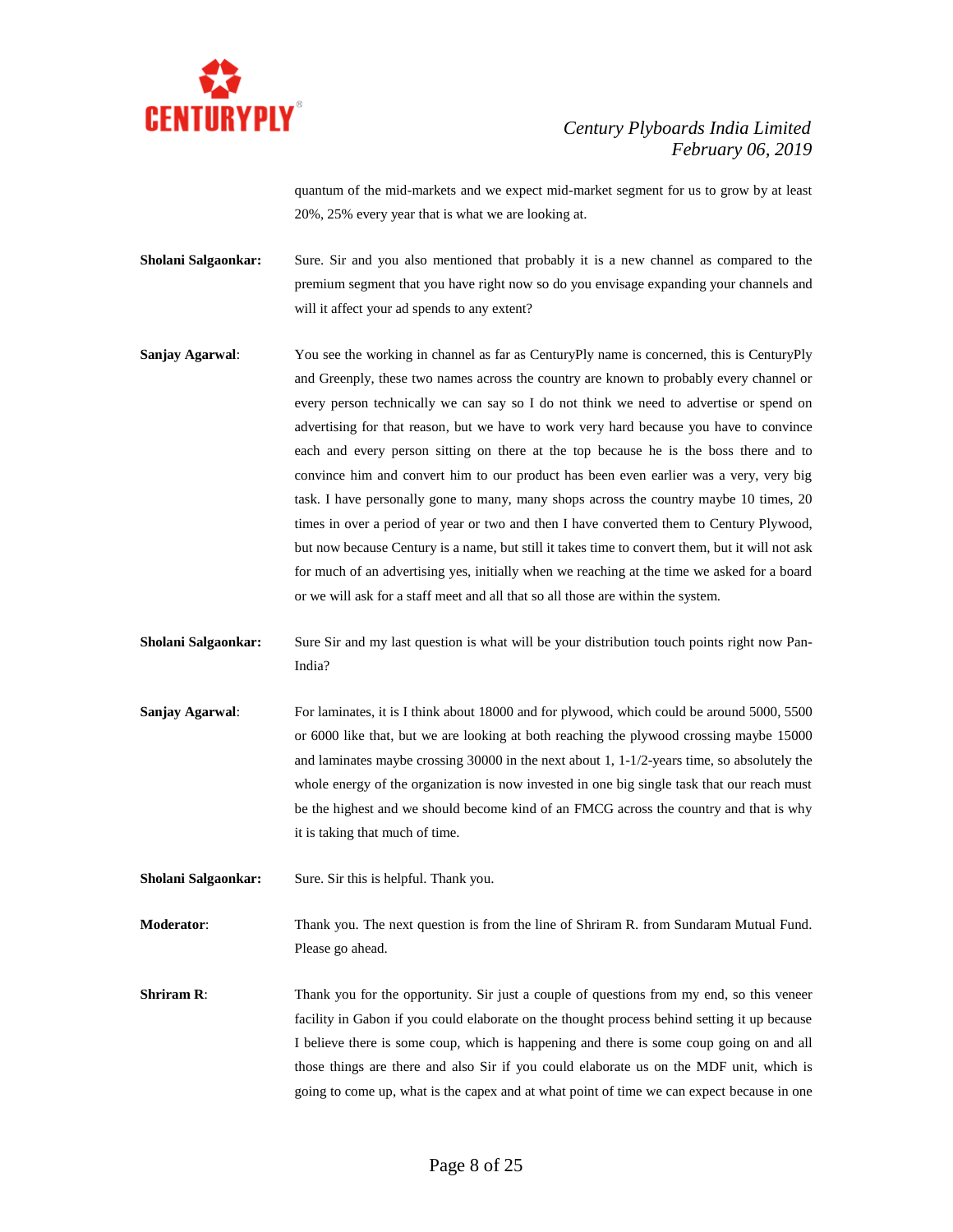

sense you were just mentioning that somebody else will put up the plant or something like that, but then Sir on ROCE front it is clearly dilutive for the organization so we will probably end up with say 10%, 12% kind of ROCE if this current realization sustains. We also are seeing about 3% degrowth in terms of realization going further, please elaborate on the idea behind these things, Sir?

**Sanjay Agarwal**: First, I will take the Gabon and I will request our chairman, Mr. Bhajanka to take the Gabon question next.

**Sajjan Bhajanka**: Yes, your apprehension about the coup. The last coup took place in Gabon in the year 1964. After 1964 that was the first attempt maybe after 50 odd years and it was contained within a few hours so even the present wise out of Gabon the absence only in loyal, they controlled the coup within a few hours, and the people involved were either captured or killed so this is absolutely normal and one of the noticeable country in African region and again we reviewed the situation and we were assured from all the angles and our main idea behind putting up the unit in Gabon is raw material security because even if Myanmar restored to old level and even if Laos they allow export of veneer again, but it would be carrying veneer and carrying timber, carrying veneer it is competitively very costly in comparison to Okoume from Gabon so in that situation also for certain products and now onwards we shall use Okoume only, which will reduce our cost and the cost of the timber in Gabon is competitively low and the yield in Okoume is very high so that way this would be a unit, which would partially meet our raw material requirements and if like Laos do not resume then it will be main stay of our veneer requirement and about MDF, suppose today we decide to put another unit or expand capacity in our existing Hoshiarpur unit it will take more than a year and the way we are seeing the market is growing, the growth in the market was very healthy, so we are apprehensive that if we do not initiate now then we may be a little late and as Sanjay already explained to you we do not want the other people entering this area now, so from industry now and presently that is overcrowded there is a surplus capacity so most of the people they have abandoned their plan to enter MDF and in this situation we do not want or would be either expansion in the existing unit like our Hoshiarpur unit we have a capacity of 600 cubic meters, so we may add 300 to 400 cubic meter another capacity with this investment. For this we have spent around Rs.350 Crores plus for existing plant, but the new capacity cost would be Rs.125 Crores to Rs.130 Crores and which will add another 60% capacity so that way it would be cost effective also, but we are very, very careful and we have got another license for UP, for MDF also and for particleboard also, so for time being we have decided to go ahead with particleboard only. MDF for UP for time being we are keeping in hold and after seeing the situation, seeing the market for another one year, so first, only existing plant capacity we may take decision very soon and about the greenfield expansion that we will decide later on.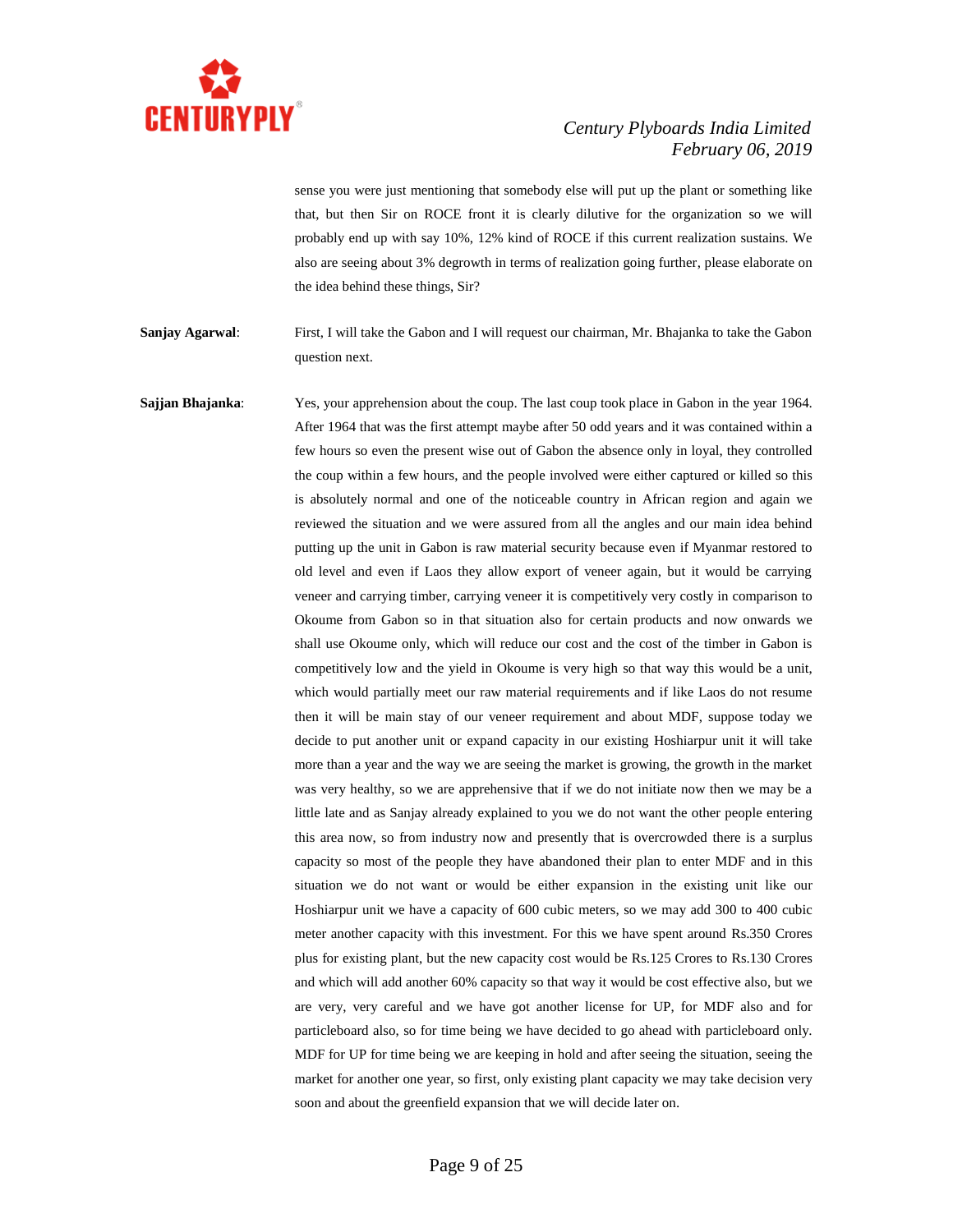

| <b>Shriram R:</b> | Sir, what is the capacity for the new particleboard plant and what will be the capex for that?                                                                                                                                                                                                                                                                                                                                                                                                                                                                                                                                                                                                                                             |
|-------------------|--------------------------------------------------------------------------------------------------------------------------------------------------------------------------------------------------------------------------------------------------------------------------------------------------------------------------------------------------------------------------------------------------------------------------------------------------------------------------------------------------------------------------------------------------------------------------------------------------------------------------------------------------------------------------------------------------------------------------------------------|
| Sajjan Bhajanka:  | Particleboard we have not yet closed, but if it is not continuous press then it could be<br>around 400 cubic meters per day.                                                                                                                                                                                                                                                                                                                                                                                                                                                                                                                                                                                                               |
| <b>Shriram R:</b> | And the indicative capex, Sir?                                                                                                                                                                                                                                                                                                                                                                                                                                                                                                                                                                                                                                                                                                             |
| Sajjan Bhajanka:  | Then it will be around Rs.100 Crores. For 400 cubic meters it will be around Rs.100 Crores.                                                                                                                                                                                                                                                                                                                                                                                                                                                                                                                                                                                                                                                |
| <b>Shriram R:</b> | Fine Sir. On the plywood space, if you could bifurcate in terms of volumes like currently<br>what is the portion of premium, mid-market and affordable and how do you see it say three<br>to four years down the line?                                                                                                                                                                                                                                                                                                                                                                                                                                                                                                                     |
| Sanjay Agarwal:   | Presently, a little more than 50% quantity is actually the top premium-grade quantity,<br>quality and about 10% to 15% is the second level, which is actually complementing the<br>premium grade. The rest of it is actually either MR grade or the Sainik 710 grade, which is<br>the mid-market segment and going ahead of course we feel that the market is at least four<br>times so maybe in few years time we should be seeing that this mid-market segment would<br>be at least double the premium quantity.                                                                                                                                                                                                                         |
| <b>Shriram R:</b> | That would mean we are probably shifting our focus away from the premium segments, that<br>would mean that the margins that we have enjoyed before may not be sustainable is that<br>correct?                                                                                                                                                                                                                                                                                                                                                                                                                                                                                                                                              |
| Sanjay Agarwal:   | No. The company's policy is to keep the percentage of profit in most of our product is<br>same. For the moment, for our aggressive inclusion in the market we are compromising a<br>little bit with the medium segment, but ultimately in our company we have always fixed the<br>margins and worked with them so I do not think that it will hurt our margins in times to<br>come whether it will augment a lot because our selling expenses are not going to increase,<br>we have already 700 people strong team across the country so we do not need to increase<br>these people. I need the sales totally doubles. You have to understand that actually our<br>profit has to increase. Our cost in every other respect will come down. |
| <b>Shriram R:</b> | No Sir, the reason why I am asking is, Sir, for this quarter, your EBITDA without forex is<br>about at 13%, sequentially it was at 15.7% for September 1, 2018 so what is the change this<br>is why I am asking you that question that whether you would see this kind of 13%, 14% as a<br>sustainable margin going forward because of your focus getting shifted?                                                                                                                                                                                                                                                                                                                                                                         |
| Sanjay Agarwal:   | I think you must have seen our company for now at least three to four years so all this little                                                                                                                                                                                                                                                                                                                                                                                                                                                                                                                                                                                                                                             |

bit up and little bit down are industry phenomenon and I think nobody has a control, no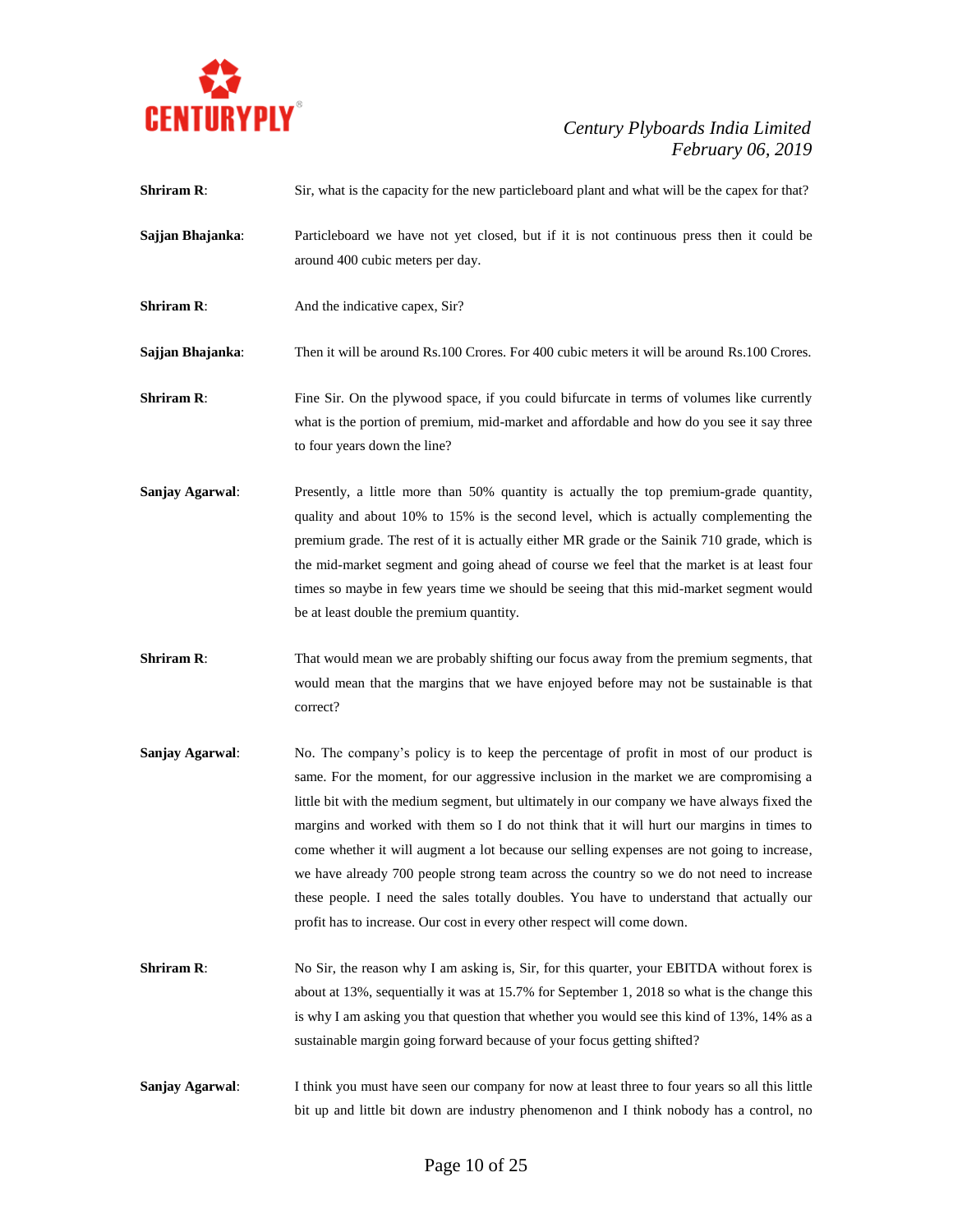

industry or no management can have a control. Sometimes one particular area like our Assam factory the prices have gone up for few months, the cutting has been slowed down because of some local movements, the politics took some kind of a turn. Right now you are going to have elections in the next three months. You do not know what is going to happen and what is going to be impacted so I do not think we need to be perturbed about these small changes in all these things, but we are sure because we have actually proved in so many years that we have come down and we have again climbed up because basically the fundamentals of the company or our sales and our brand are very, very good. Our quality is recognized across the country. It has to come back and anybody else, any other competition to take up and come near this brand is very, very difficult. We will have to invest maybe not only money, but a lot of years behind it to reach this level so there is no reason for us to come back actually and if you want me to give you a data on this I can always give you a data, but all the data will be in the perspective of tomorrow, which are assumptions.

**Shriram R:** One last question Sir what is the debt level long term and short term together?

- **Arun Julasaria**: Yes. Total debt level including long term and short term, is around Rs.468 Crores.
- **Shriram R:** And Sir, the capex, which are coming up, how would be the funding internal accruals?
- **Arun Julasaria**: In fact frozen capex is only around Rs.30 Crores this year, balanced capex and around Rs.89 Crores in next financial year so for that we do not need funding.
- **Shriram R:** Fine Sir. Thank you so much Sir.
- **Moderator**: Thank you. The next question is from the line of Shrenik Bachhawat from JM Financial. Please go ahead.

**Shrenik Bachhawat**: Thank you for the opportunity Sir. My first question is relating to plywood so going forward what will be the sustainable margins in FY2020?

- **Arun Julasaria:** For plywood sustainable profit margins we cannot say at the moment because it will depend upon what product mix we are going to have of prime and affordable. As we said we are focusing more on affordable segment, and at the moment we are compromising on profitability I mean to say projecting EBITDA for FY2020 is a bit difficult at this juncture because a lot of dynamism are there.
- **Shrenik Bachhawat:** On MDF the realizations have dropped 3% Q-o-Q, but our gross margin is up by 800 bps to 33% so is there a drop in raw material cost for MDF or I cannot understand the change?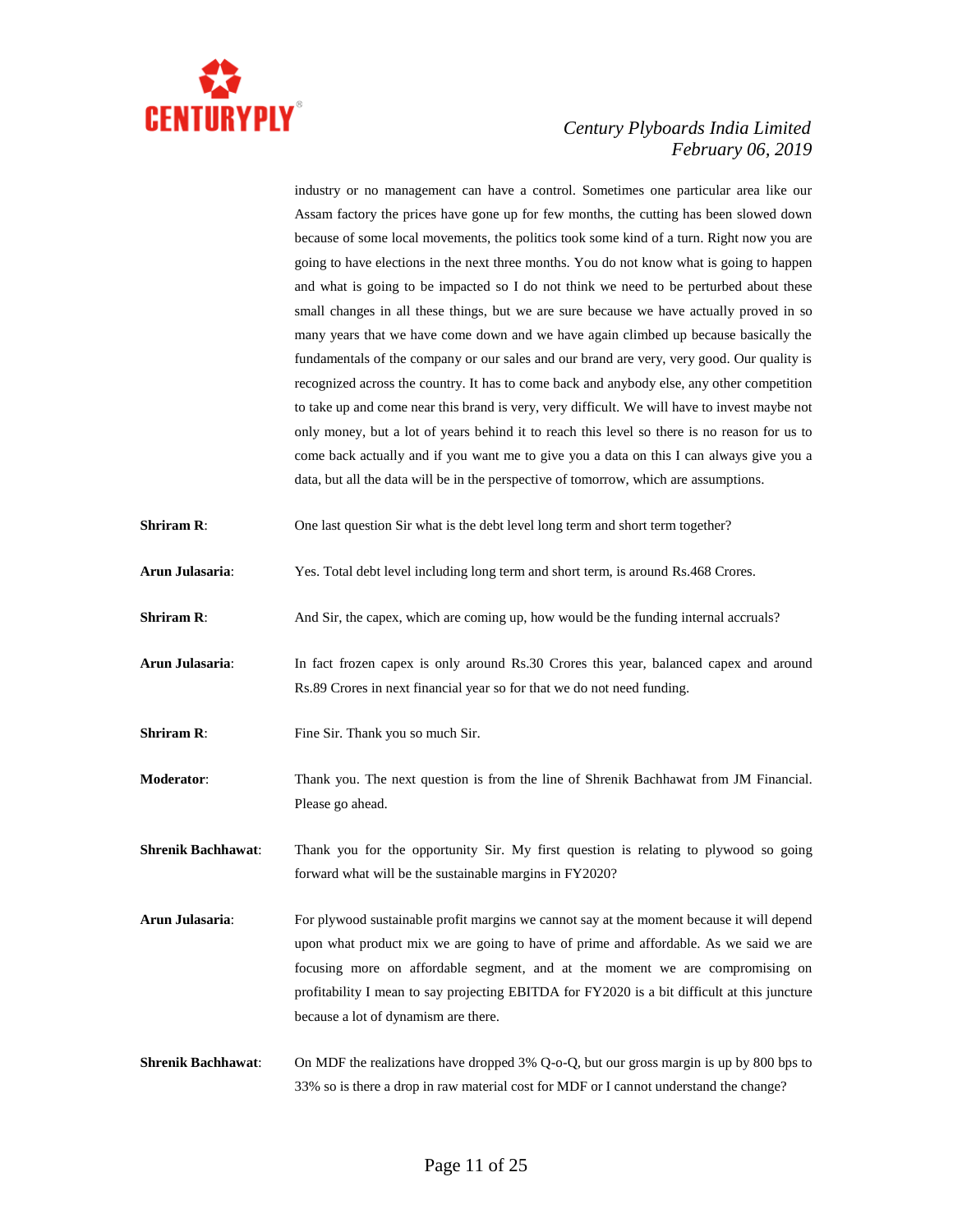

**Sajjan Bhajanka:** Yes. In MDF, there are two, three positive factors took place. One thing is that the price of glue has come down. We are buying glue at Rs.20 now it is come down at Rs.15. Then as Sanjay explained we have installed some very advanced glue technology, and which is reducing our glue consumption by around 20% and then there are three major cost factors in MDF, there is timber, electricity and glue, so timber again because it was our first venture so we have assumed that this much timber would be consumed, but later on what we found we have around 5000 plus tonnes of timber surplus. That means what we were booking, actual consumption was much less than that so now we have calibrated the consumption of timber accordingly as per our past experience so there is also saving of 10% to 15%, so on timber we are saving and the price is flat and at what rate we started buying that thing and the same rate we are paying now so timber is flat and consumption is around 10% to 15% less. Glue prices have come down. Electricity initially we are paying Rs.6.50 per unit, but there was a policy declaration by Punjab government that to industry they will give at Rs.5 so they did not implement it initially, but now they have implemented it so our cost has come down to Rs.5 per unit and we are getting exemption for the electricity duty so it would be available up to 70% of her freight cost along with the GST exemption for the straight part for the sales in the Punjab, so those benefits are there, so that way cost has come down a little bit on glue, on electricity and on timber, so like overheads and others, with increased utilization of the capacity the overheads are coming down.

**Shrenik Bachhawat:** How has the MDF industry grown quarter-on-quarter basis, how is the MDF industry done overall?

**Sajjan Bhajanka:** At the moment I do not have data for the industry as a whole.

**Shrenik Bachhawat**: Are you having a peak in demand?

**Sajjan Bhajanka:** Yes. The demand is better and we are now catering to many sectors. Now we are making waterproof MDF, Exteria grade MDF and thicker and thinner and in between where we started using both MDF, so we are like wherever we have commissioned our laminating plant in Hoshiarpur, so through laminated this thing would add further value so that way wherever possible we are trying to improve our realization and capacity utilization.

**Shrenik Bachhawat**: Thank you so much.

**Moderator**: Thank you. The next question is from the line of Madhav Marda from Fidelity Investments. Please go ahead.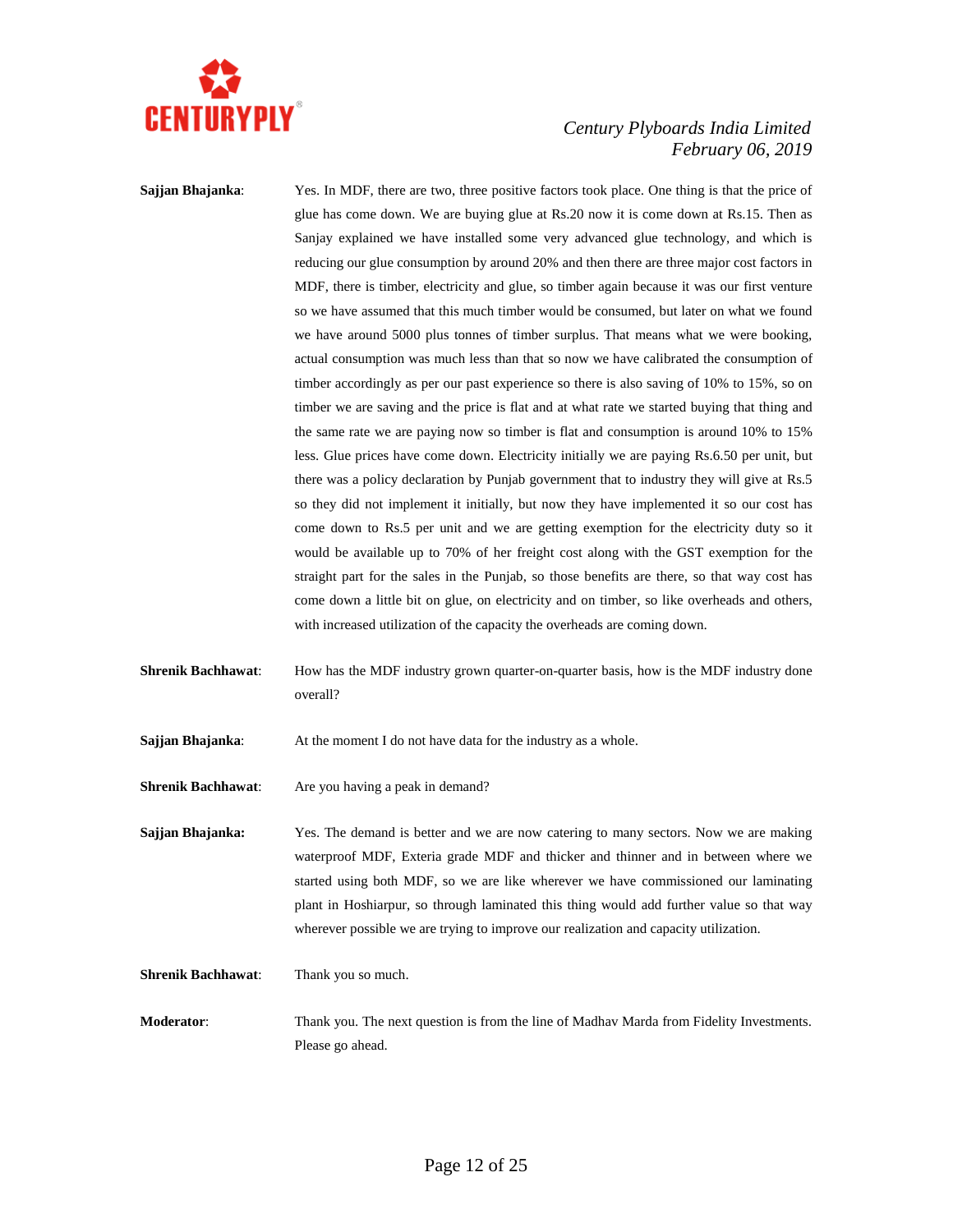

- **Madhav Marda**: Good afternoon Sir. I had two questions, one on the plywood and one on the MDF side. On the plywood segment, as the early participants have already asked on the shift towards the mid-segment plywood from the premium segment, could you just help explain on a gross margin basis just assuming raw material is cheaper for the mid-segment plywood compared to the premium one just on a gross margin basis how much is the differential between premium and the mid-segment plywood?
- **Sanjay Agarwal:** Are you asking about the price or on the margin?
- **Madhav Marda**: Gross margin, Sir, adjusted for the raw material cost because existing raw material is cheaper for the mid-segment plywood?
- **Sanjay Agarwal:** Yes, but accordingly, the prices are also lower.
- **Madhav Marda**: Correct so if you adjust for both the low price and the lower raw material cost per unit basis are the gross margins similar for both or is it lower for the mid-segment plywood?
- **Sanjay Agarwal:** I have explained earlier also that the company policy is as far as percentage gross margin or percentage net margins are concerned we always try to fix it up and maintain the same for all the products. Sometimes depending upon the lifecycle of the product and the market situation we have to adjust somewhere, sometimes we get a little bit higher, sometimes in some things we get a little lower, but the policy is actually to maintain it equally for all. For mid-market segment for us, at the moment we are compromising with the profitability a little bit.
- **Madhav Marda:** And how much is the difference broadly?
- **Sanjay Agarwal:** The differential will be not much maybe actually whatever I say will be wrong because I do not have the perception right now that how much it is actually, but you can ask it later and I think Abhishek Rathi can tell you.
- **Madhav Marda:** Sure and just secondly Sir if I understood correctly you said selling expenses will not go up as we scale up the mid-segment plywood because our sales team is already in place, but in my understanding given that you are saying you need to expand the number of retailers go into Tier-3 towns, etc., your sales force will have to go up right because the same number of people who cannot cover the high number of areas?
- **Sanjay Agarwal:** Right now what is the job of my sales team? The job of my sales team is basically to meet my direct dealers, but these shops I am talking are actually not direct dealers they are indirect dealers or they are retailers. They are actually buying for my dealers, so what I am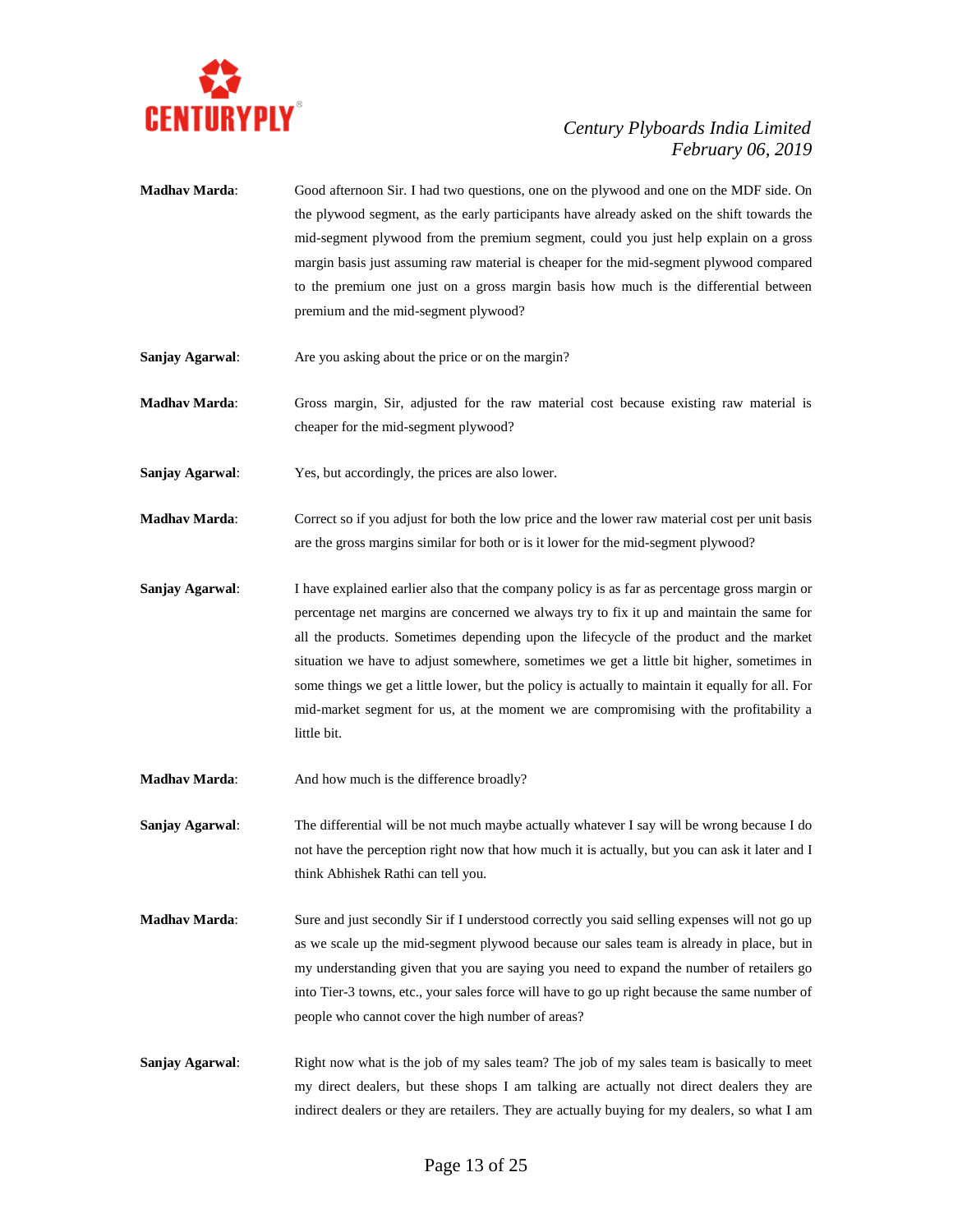

doing is actually now connecting with them and actually joining him with my dealer and now my dealer gives me a report on a monthly level or a weekly level that how many of them have bought so I go to a dealer now who actually is not buying. Try to understand so we have reversed the game totally, so I do not have to go to the whole area or everybody in that area actually. We are able to find out or pinpoint exactly who is not buying and then we try and pursue him first over telephone and after that if you find that the telephone is not working then we go because before we join in already two to three visits have happened and that is why you see it is taking so much of time. We have to go, we have to meet, we cannot meet all the 50000, 60000, 70000 retailers across the country so soon with these 700 people and even if I increase the number of people I have to train them, I have to have a quality manpower, which is again not possible. Then I have to increase my supervisory.

- **Madhav Marda**: Sir, which is why I say that you might have to increase your sales staff at some point right because if you have to expand into new towns and dealers you need more people to handle them?
- **Sanjay Agarwal**: People are there. Like if you go to Banaras or even if you go to Erode or you go to Jammu or even if you go to Srinagar my people are there everywhere. That is what I am saying that we have actually tried our best earlier and now because of this mid-segment we are able to get into a shop, which was earlier not interested in CenturyPly because CenturyPly is perceived to be a product, which is very highly expensive, but now we have seen that yes it is possible they have come out with a mid-segment. Mr. Bhajanka wants to say something.
- **Sajjan Bhajanka:** I would like to add one point. So far we are underutilizing our marketing force, so now we shall utilize them a little better.

**Sanjay Agarwal:** Yes absolutely.

**Madhav Marda**: Just on the MDF, my second question, just on the industry side, just think, of course, early participants have been asking this question, but just fundamentally if I look at an industry do not you think this is a low barrier to entry industry for new players, they may not come in for the next six months if CenturyPly comes in and puts a big capacity, but this threat will always be there right because there is no big barrier to entry?

**Sanjay Agarwal**: Which industry does not have a threat?

**Madhav Marda**: Exactly Sir, but more so for MDF, right?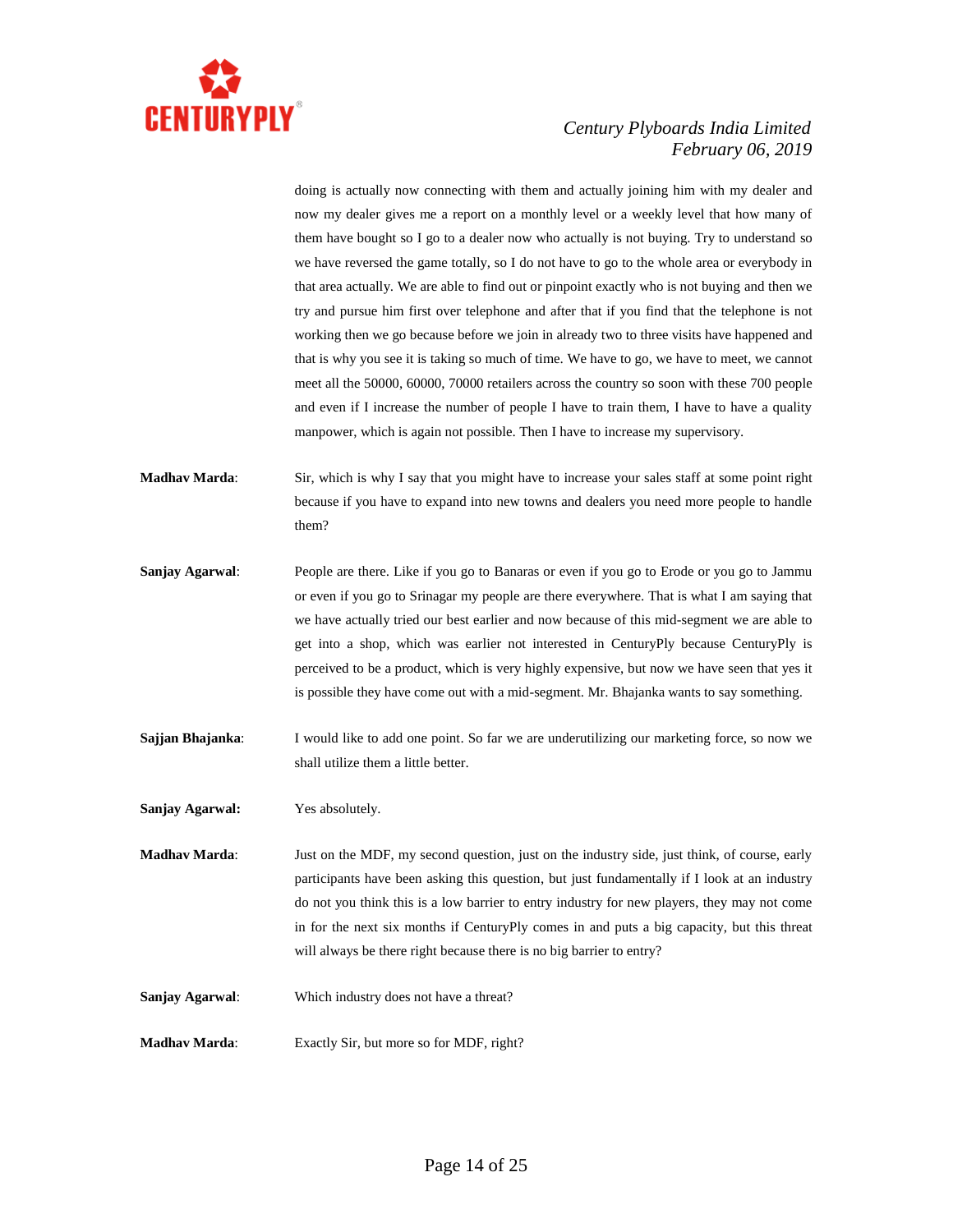

**Sanjay Agarwal:** This industry also has a threat, but then look at it that before they came up they were trying so hard to take away my people. The person I was paying Rs.40 lakhs rupees they offered even Rs.70 lakhs rupees and told him that if you come tomorrow and I am signing an agreement with him, all of them have stopped calling, just by because 4%, 5% or 3% prices drop so by announcing further capacity we are actually putting the last nail in the coffin. All these people will now say oh my god now the Century Plywood is coming. Already the existing capacity is unsalable and these guys are mad. Why are they putting up more capacity and so that is what they will think and let them think. That is what we want them to think. **Madhav Marda**: Just one followup on this, Sir, but given that at some point if you take back the margin say 20% if that is a view say two years once advanced supply becomes more favorable then again this threat will come back right, I am just saying can we go back to the 25%, 30% margin that we had like 1-1/2 years back or it is going to be a 15%, 20% business? **Sanjay Agarwal:** At that time we will get at least 2 years' time because anybody coming in into the business will take at least 2 years to 2-1/2 years to get into this business and we will enjoy those 2, 2-1/2 years. **Sajjan Bhajanka**: Amongst the big players we are the late entrant or the latest entrant and in spite of that our capacity utilization is better than all the existing players so to some extent our dealers network is helping us and our methodology and mechanism, which we are applying in CenturyPly that is helping us so for a player in the industry fortunately or unfortunately there is vast gap between  $#1, #2$  and after that  $#3$  is far behind so amongst plywood industry Century is #1, Green is #2. Suppose our turnover is Rs.1500 Crores for plywood segment

**Madhav Marda**: Got your point Sir. Thank you so much.

**Moderator:** Thank you. The next question is from the line of Ronil Dalal from Ambit Capital. Please go ahead.

that case, for new people there would be less incentive to come into the MDFs.

then the #3 turnover is less than Rs.200 Crores so there is vast gap between the top 2 and then the next player and similarly, like Action, so they were big player and some other this things and they were already big industries, but apart from them all the existing players in plywood they come in the small and medium range so for them to like decide for a big investment of Rs.400 Crores, Rs.500 Crores, it is not that easy and the new people for them there are many more industries where the profitability is very high, other thing is that challenges are less, so they will go to those industries. They will refrain from coming to MDF if we are not creating any space for them. If we are keeping the market fully fed, in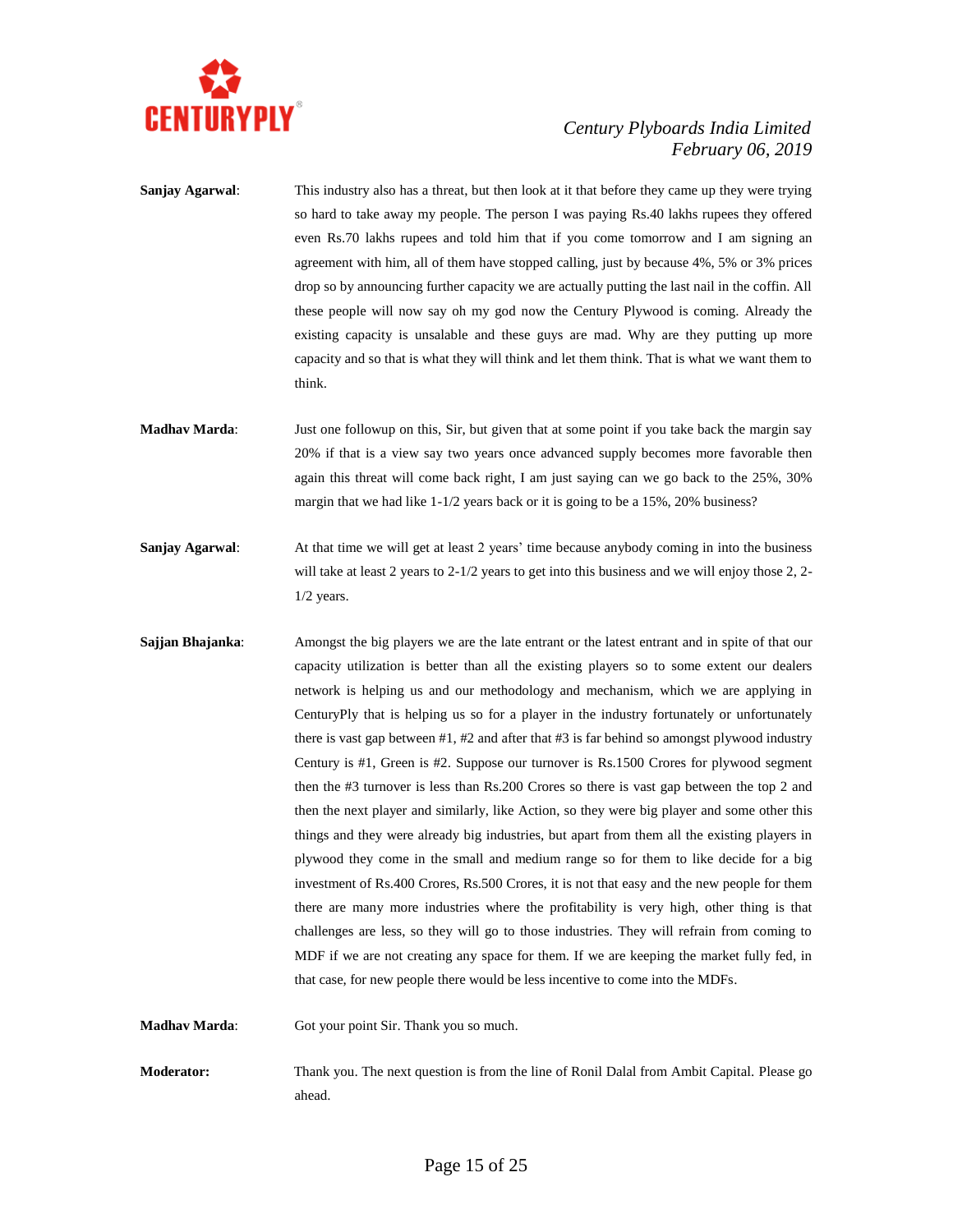

**Ronil Dalal:** Sir, so I had a few questions on MDF. You had mentioned that glue, electricity and timber were major costs would you be able to tell me what percentage of the total cost that would be for MDF specific?

**Sanjay Agarwal:** Around 50%. These three together is around 50%.

**Ronil Dalal:** And timber out of that would be how much of the 50% or of the 100% rather?

- **Sanjay Agarwal:** Timber maybe around 50%. Power would be 20%, glue would be 30%, timber would be 50% of the cost and together they are 50% of the total cost.
- **Ronil Dalal:** Got it. Also that like this we have done a different type of technology we are using. Similarly, are there any other technological differences that you all have been stressing on or may be focusing on versus some of the unorganized players like say like a dry and dip, or say core veneer composers I have been hearing these things since last few months, are there any such technological advancements or steps, which we are taking to be ahead of the unorganized players and some of our competitors and could you specify some?
- **Sanjay Agarwal:** Here, like MDF, so at the moment, there are two technologies in work, one is continuous press, conti press and another is daylight press, multi-daylight press. So only three of us, Century, Green and Action, we have conti press and rest other players they have daylight press, so conti press quality is better. Conti press like the wastage is less, like sending wastage other things are in comparison to daylight press is less, but cost wise conti press units are costly like installation cost or the capital cost for the conti press technology per unit of production is competitively higher and multi-daylight, so they put a plant for Rs.100 Crores, which may have around 200, 250 CBM capacity whereas for 600 we have to spend Rs.350 Crores to Rs.400 Crores and like Green I think they have spent more than Rs. 700 Crores for their new line in South and similarly Action they have also purchased a new land that is again relatively more costlier than their earlier land, which was the earlier type of technology they were using were multi-daylight press. So this new addition is the Conti press and like in plywood there is no rocket science involved so far it is more or less the same technology, same press and the core composer and these things are mostly to improve the quality. So if we are composing the core, we are jointing it then composing, then there would not be any gaps in the plywood, so this endeavor is mainly to improve the quality, so which in Century we always try to improve the quality with some better management without cost is preferable, but sometimes incurring higher cost also we try to improve the quality.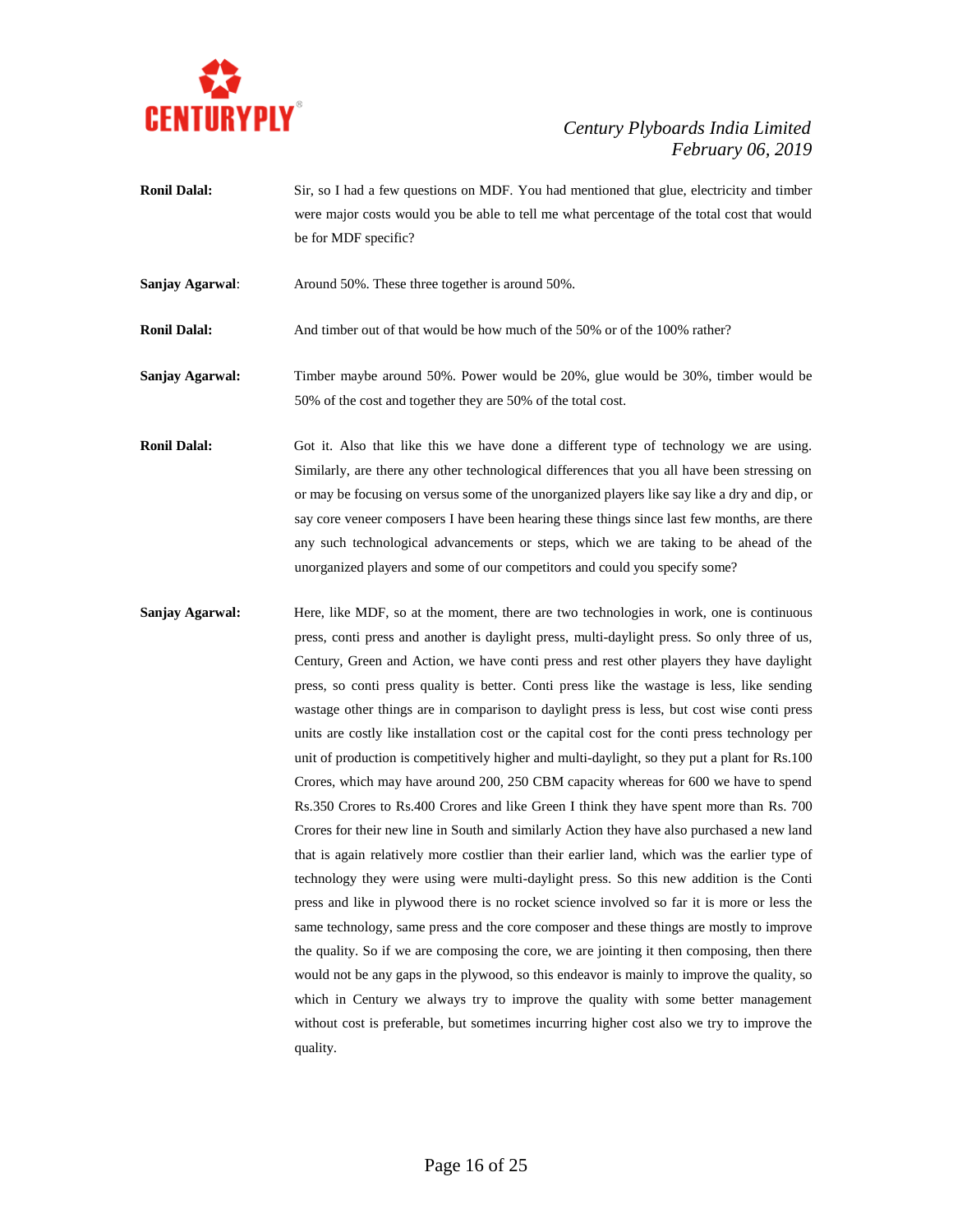

**Ronil Dalal:** Is MDF eating into or cannibalizing into, say for example, a lower end ply or are you facing any cannibalization from the MDFs?

**Sanjay Agarwal:** There would be even if we are not facing much now, in future there would be because China last year the total like their capacity was around 50% was in plywood in million tons, so their 60 million tons was the plywood capacity, 60 million cubic meter and 40 million cubic meter was their capacity for MDF and 20 million was the capacity for particleboard. So MDF and particleboard was almost equal to plywood. In India plywood capacity is around 10 million and MDF and particleboard together now it is less than 2 million, so there is long gap if you compare with China and in Europe this is further lower the plywood capacity, so their ratio is 75-25. The engineered products like MDF, particleboard, OSB, those are occupying 70% space and plywood is less than 25%. So India would not be exception to this in future, but there is one difference because our overall capacity the consumption per person is very less. Whereas in Europe, Japan, other countries per capita panel consumption is more than 50 square meters whereas in India still it is 2 square meters, so there would be vast growth and that growth will come mostly in the engineered product like MDF and particleboard and plywood would also grow. So there would be that growth rate in plywood would be slower in comparison to MDF and particleboard. MDF and particleboard for a couple of years would grow at 40%, 50% on the capacity term and whereas the plywood would maintain 5% to 10% growth.

**Ronil Dalal:** Last year in 2018 40% of MDF was imported despite all the capacities that have been added, so international prices of MDF versus India how much cheaper would they still be and the second one is that what I was understanding that Okoume has become very poplar since the introduction of dry and dip technology. And because of that the prices of Okoume have also gone up little bit and also the supply disruption at Gabon, so just anything on these two points?

**Sajjan Bhajanka:** Until 2010 India had only 200 cubic meter capacity. Then 2010 to 2013, a fresh capacity of 1200 cubic meter was added and that entire 1200 cubic meter was absorbed versus market and in spite of that imports were growing at the rate of 50% per annum, so there is the vast appetite for these products in India and now also prior to Green's commissioning, which they have commissioned in the late 2018, prior to that there was only one MDF unit in South India and one particleboard unit that was not functioning, now it is closed down due to NCLT that associated décor, so there were only two major units, so particleboard, yes, we have entered and again in entire Tamil Nadu we are the only particleboard manufacturer so that way and the entire except the North India you start from Kolkata go down then Kanyakumari and then come up to Gujarat every 1500 kilometers there is a port, so importing is much more cost effective and much more convenient. So all the coastal cities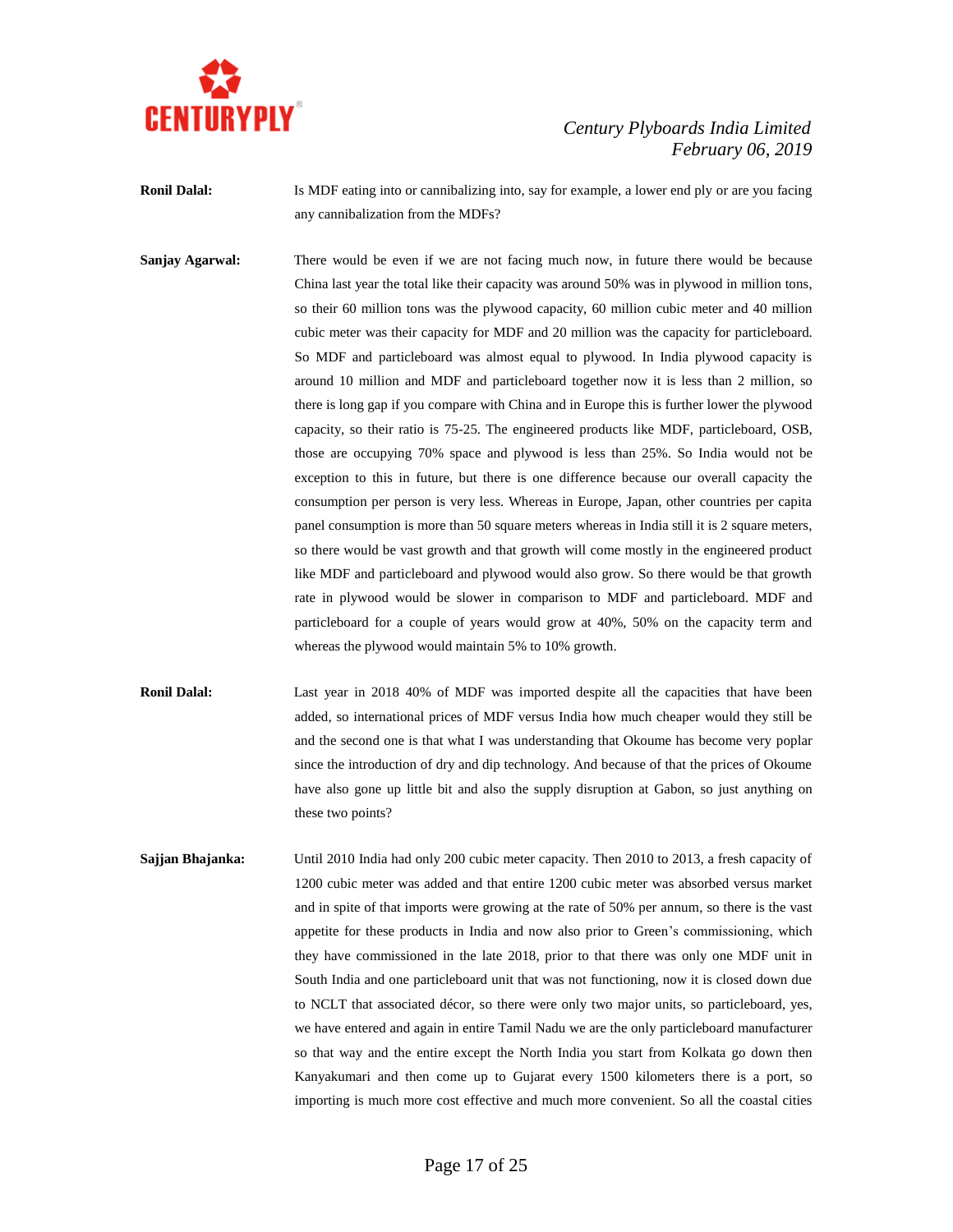

they are still resorting to import and after Green entered the South Indian field, yes, there is enhancement in the capacity, but prior to that in South India capacity was very less and material moving from North India to South India was not cost effective and the import was comparatively cheaper in comparison to material moving from North India to South. And Okoume, yes, it is cheaper. Okoume is cheaper than Keruing, so it will replace Keruing to a big extent and there are many units in Gabon. Many Indians they have gone there and with multiple lands and there the timber supply is mostly by one company that is Olam, so it has established an industrial estate in Gabon, so they have vast lease from the government and the best part is in favor of Okoume is that the concentration of Okoume in the forest is very high. You can say this is a country, which is rich in the single species. If you take the Keruing, in Myanmar there are so many other timbers, in Laos there are so many other varieties and in Indonesia, Malaysia, so it was not that Keruing was more than 25% of the total species, but in Gabon, Okoume is more than 75%, 80% of the total number of species available there.

- **Ronil Dalal:** Thank you so much.
- **Moderator:** Thank you. The next question is from the line of Sneha Talreja from Edelweiss. Please go ahead.
- **Sneha Talreja:** As we said that we are focusing more on the mid-end segment, wanted one clarity that despite we say that we will be compromising on the prices and we would be focusing more on the volumes why is our volume growth in this particular quarter only 7% compared to in the previous two quarters we had grown at a much higher rate?
- **Sanjay Agarwal:** I have already detailed this actually. This requires a completely new effort in the market because we have to now reach out to new dealer, new geographies totally and for our people to really convince them, initially, yes, few of them were known to us, so it was very easy to make inroads few of them and later on it became very, very difficult. So initially, it was because our people knew we are dealing with 60, they knew another 20, 30, 40 people, so it was very easy to introduce to those 40, 50 people, but now going beyond this 100 people to reach this 800 or 900 people is not that easy job because those people have a docket in their mind that Century is very expensive, so now going to them, talking to them and convincing them is a task and number two we have to go to the next level also because the contractor who is a decision maker also must know and understand that now Century Plywood is a company, which is producing and marketing the products, which can be used by them. It is no more a product, which is very, very highly expensive. So convincing you see, informing is a different thing, you can send an SMS, but nobody reads an SMS. We can just advertise it. Today, there is so much of advertising, nobody would actually even hear or really have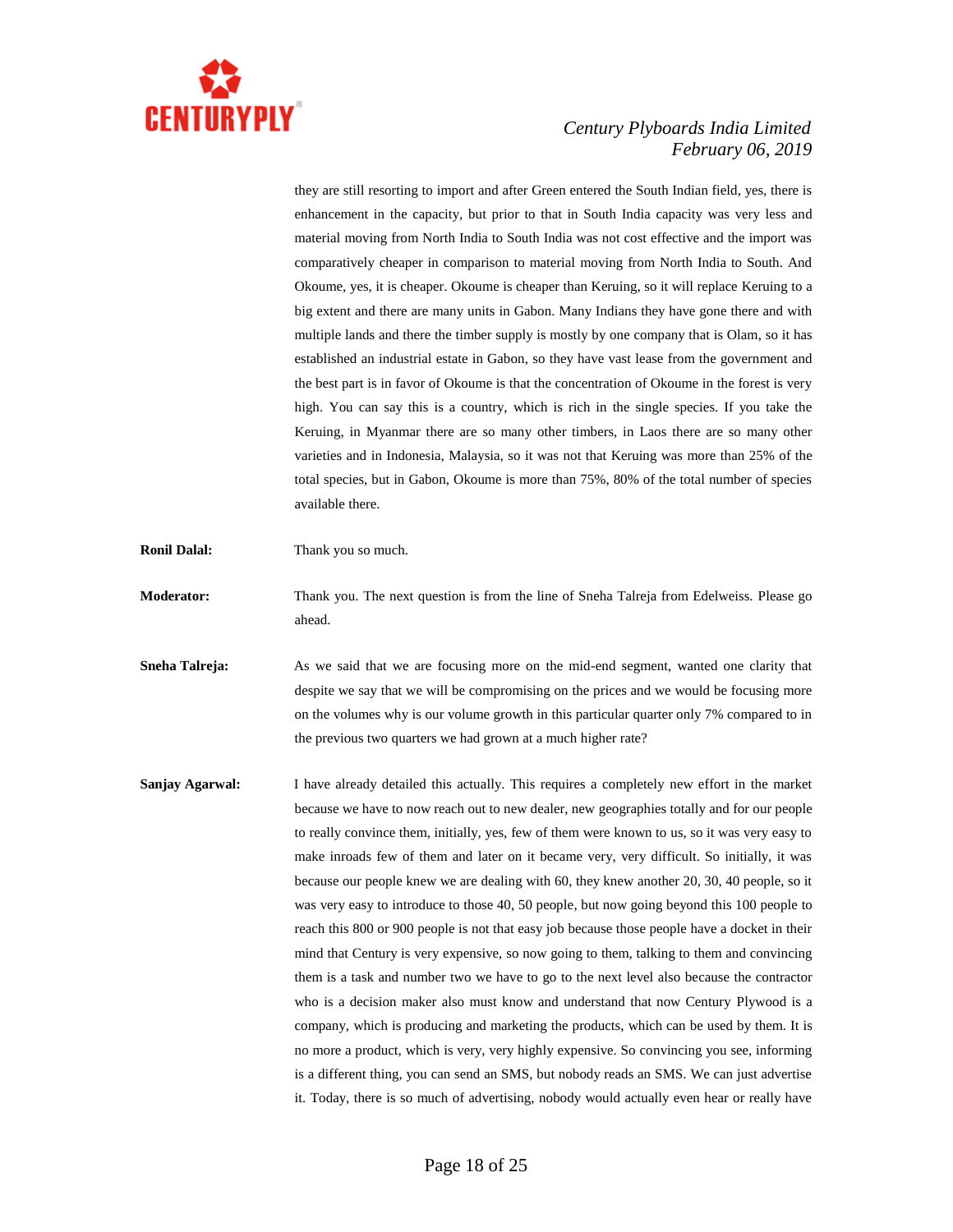

that perception and basically conviction in their mind. So we have to really meet each and every contractor not once but maybe twice to make this point in his mind. So that is why it is taking time, but the road we have seen that the results are very good wherever we are doing this the results are very good, but yes it will take time. The initial phase it is faster, it is now slower then next time when it goes faster it will go much faster, but yes that will take some time and I think Mr. Bhajanka wants to say something.

- **Sajjan Bhajanka:** I would like to throw light on one another angle that is GST. So prior to GST there was vast gap between them and us. There is Indian -- like the market divided mostly in favour of unorganized. They earlier had around 70% capacity and we had only 25% capacity, the organized market and the cost only for one factor that is taxation, there was additional burden of around 30% on us for the taxes and excise and sale tax and mostly the unorganized units were in the exempted sector. They were in SSI out of 3300 or 3200 SSI units 2500 were totally exempted and 700 were partially exempted. So this GST has reduced our tax burden from 30% to 18% and now there is not a single exempted unit. All unorganized units are now paying tax. They are in the ambit of GST. They have all been registered. They are issuing GST chalans and they might be cheaper or they are like undervaluing, but still not even 18 they are paying at least 10% duty, 9% or 10%. So for us, it is reduced from 30% to 18%; for them it is increased from 0% to 10% and this has narrowed the gap by around 20% between us. So we have become more affordable. Earlier, it was difficult for us to play in the mid-segment due to the vast cost difference. We were minimum 50% costlier than the unorganized player, but now this gap is narrowed down, and you can take the liberty to create a new segment, which is in between to unorganized and the organized, so that is mid segment, which Sanjay was contemplating now.
- **Sneha Talreja:** Got that Sir and second question was relating to the CFS segment, in the last two to three quarters we have seen volumes on this particular side dipping a lot, can you specify what has been the reason for slower growth in this particular business?
- **Sajjan Bhajanka:** You might have heard about this thing, earlier, there was lot of congestion in Kolkata and particularly in the port area, road conditions were very bad and due to that lot of accidents took place, so this Kolkata Police they have restricted traffic of containers in the port area, and due to that there was huge congestion and lot of imports shifted from Kolkata to Haldia, and our catchment area is only Kolkata port, because our both the CFS are located at Kolkata port area. That was one reason of reduction and then there was a bridge connecting the South Kolkata and North Kolkata, Majerhat Bridge that collapsed. After that, again, there is tremendous pressure on the traffic and then one new player has entered, that Allcargo they have also started operation in Kolkata. So some like container cargo, some load they have taken and so these all are the factors less import, new players and this new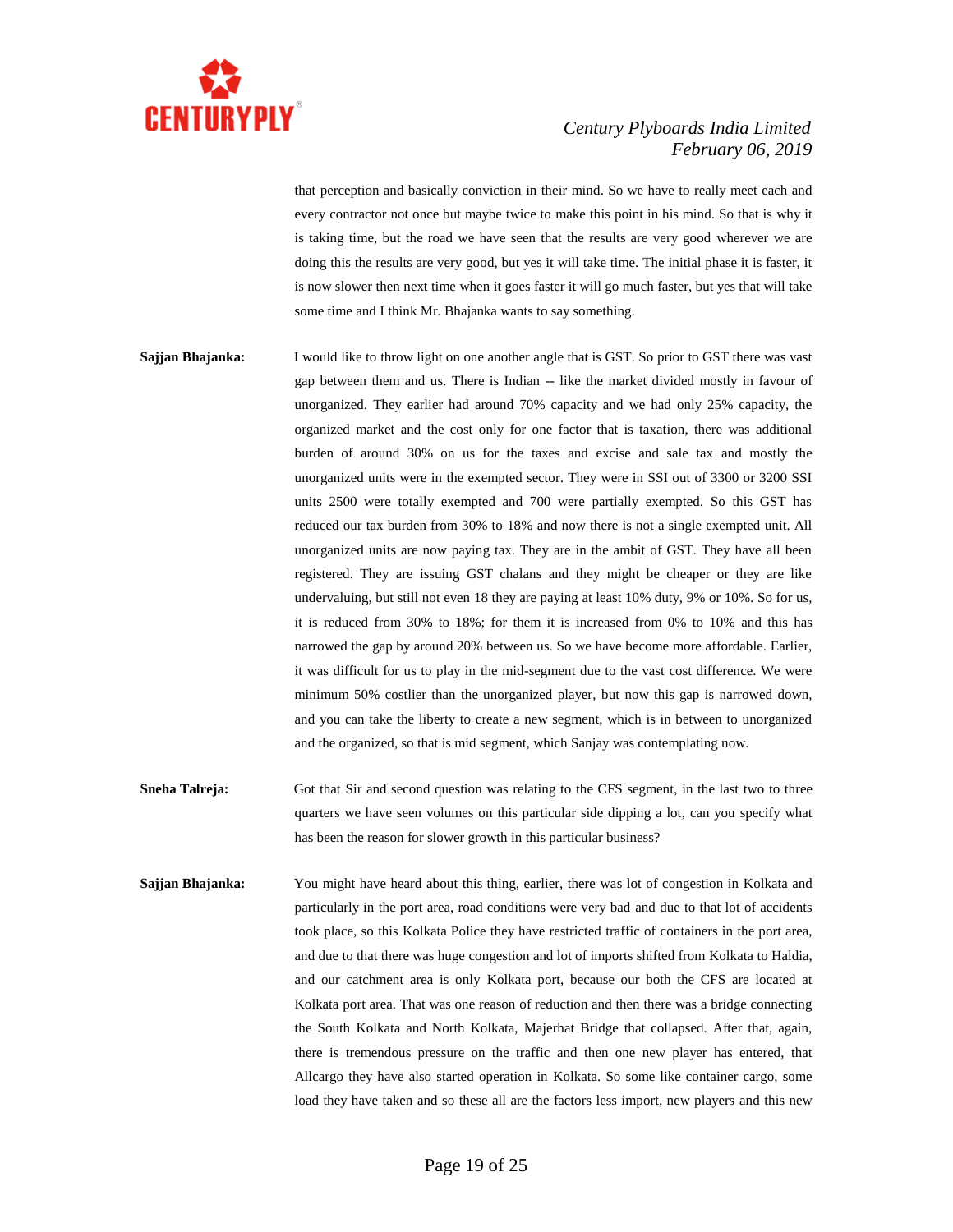

player this will continue, this factor it will hound in future also and maybe now we have to compete, so we are losing on volume and value both as well.

**Rohan Garnaik:** You have been in plywood and running the business for such a long time and you are seeing that the journey which you are going now from premium-end plywood to now getting into mixed segment. Sir, in this journey, probably most of the consumer items we are seeing that dealers are moving upward and premiumization, plywood is a segment probably you are seeing that they are getting into lower-end segment or overall realization for the dealers will be coming down. Before you, he was probably dealing with the unorganized sector where margins he was enjoying was even higher, maybe 30%, 40%, 50%. I understand probably your margins will be much lower than offering to dealers than what he was enjoying with unorganized. Sir, in this all scenario in the journey, what is happening to the dealer, how he is able to survive and are you seeing that there is a continuous pressure on a dealer and a closing down happening in the street?

**Sanjay Agarwal:** It is very difficult question you have asked me. There is one thing I would like to make clear that the growth, which we are envisaging in the mid-segment it is not at the cost of the premium segment. Premium segment we sell-grow, maybe the growth would be limited to say 5%, 6%, 7%, and mid-segment growth would be much higher and much faster. So that is our strategy. We are not compromising with that. We are not giving up the premium sector. That will grow. That is our like, there are many dealers, they take pride in dealing with our premium products and they cater to the premium like architects and the premium customers, so that will continue and as rightly said by you the market is moving towards premium grade also. There was a time that share of the organized, unorganized was 10-90. Organized was only 10%, unorganized 90%. So from there, we are moving and now I am sure that already we have crossed a threshold of 30%, the organized player and then reached 50% of the total market and where the vast of the growth will come from the mid-segment, but the premium segment would also grow. I think I can clarify this. We are not looking at increasing the market, the total universe or the total market in mid-segment what we are only simply doing is there is a market, all these dealers are dealing in those products, we are only elevating them a little bit, whatever the customer was buying, suppose a Rs.70 or Rs.75 item, now we are telling them you buy an Rs.85 or an Rs.87 or a Rs.90 item. The guy who was buying Rs.85 item he can buy a Rs.95 or a Rs.97 item and so we are saying that because the difference between branded and unbranded earlier was too high, so a person who was buying an unbranded could not even think of buying a branded product. Now because of the GST and we coming into a mid-segment it is possible for him to upgrade. Earlier the thought of upgradation was not possible. So actually as far as the business of the retailer is concerned that is not under any threat at all.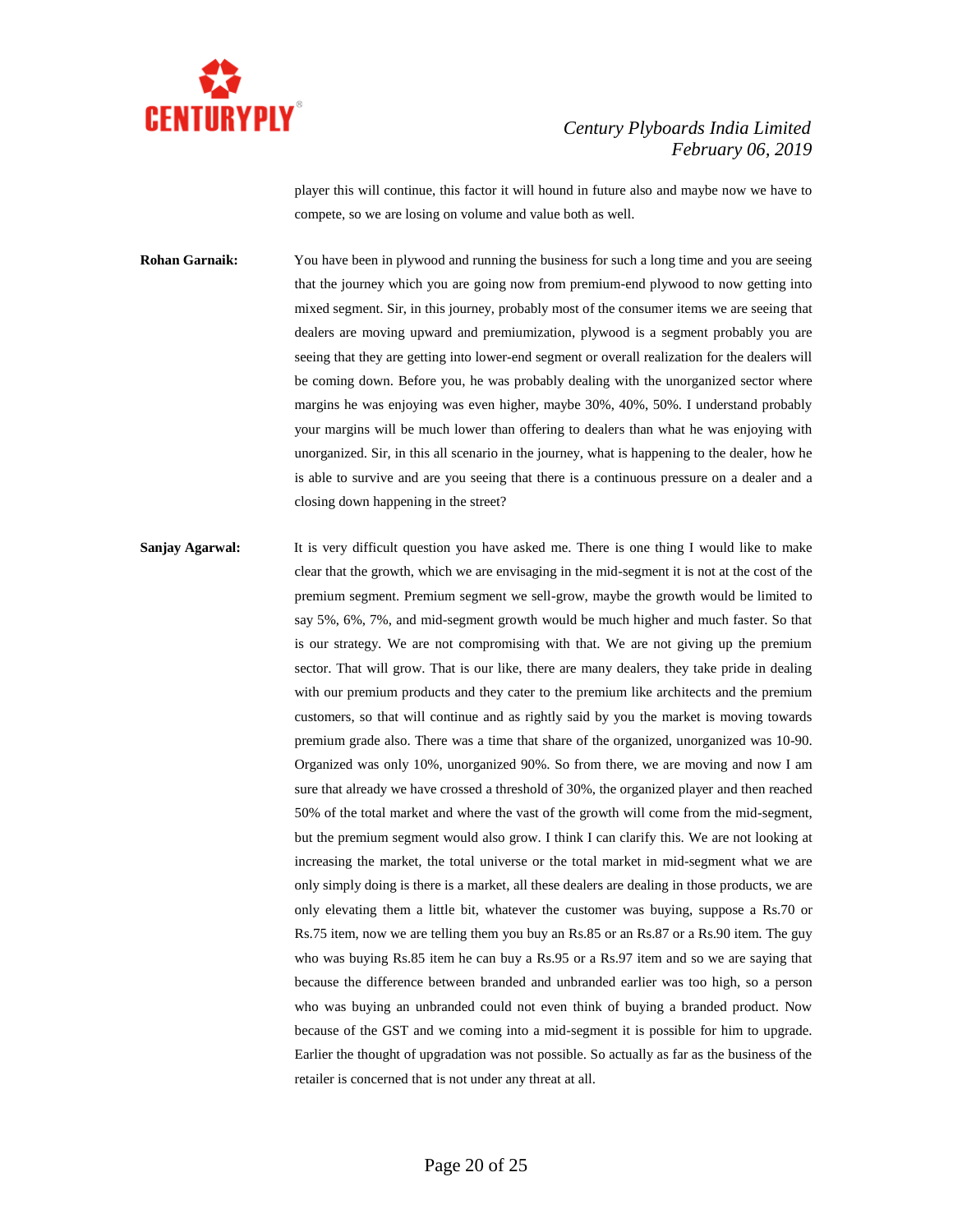

**Moderator:** The next question is from the line of Yash Gupta from VP Enterprises. Please go ahead. **Yash Gupta:** My question is related to MDF. Does we have started any additional capacity in Punjab unit

and is there any additional capacity in overall industry of MDF this quarter?

**Sajjan Bhajanka:** This quarter is not to my knowledge and even in the next quarter there is no new capacity is I think coming up and ours still we are at the discussion stage about the Punjab. Earlier when we started that time we were willing to go for the expansion immediately, but after Green started this new plant South India and the Action started new plant and there was huge surplus capacity, so we like sold our project at that time. So we are taking it from there only. At that time, we planned everything, we did the engineering, we did listing, whether it is possible to install another 400 capacity in our existing plant, so that is positively concluded, so that we are now like contemplating to just go ahead with that, so that is at that stage and like in UP we got the license and there is now 2-1/2-year time allotted to us to start construction. So that way we will take decision at the appropriate time and to my knowledge only one plant big plant, Conti press has been ordered from India that is by Rushil Decor and that is somewhere in the Hyderabad side or Vijayawada side of the Andhra. So that side they are planning, but they will take minimum one more year to complete the plant. So anything would come maybe it would be beyond FY2019-2020 or in the fourth quarter of FY2019-2020.

**Moderator:** Thank you. The next question is from of the line of Ravindranath Naik from Sunidhi Securities.

- **Ravindranath Naik:** Sir, my question is pertaining to this plywood business, so your overall realization as per the presentation has gone up by 0.7% and you are saying that you are concentrating more on the mid-segment, so whereas this is lower realization and secondly there are news that the poplar prices have gone up in the year by December, so whether that is the one reason that there is a 500 basis points decline in the gross profit margin in plywood business, Sir, please explain this in terms of the product mix because the realization is actually overall realization has gone up by 0.7% and gross margin has declined by quarter-to-quarter declined by 500 basis points?
- **Sanjay Agarwal:** Yes. So just one thing, the first part of the question was that the realization has increased by 0.7% and the second part is that why is there a 5% gross decline, right, you see the cost of the raw materials has increased. As we already mentioned, the cost of all phenolic resins, anything that is crude-related has jumped up. While this has a much higher significance in the case of laminates, it also plays a role in the case of plywood, so in the case of plywood as well, the cost of certain raw materials has jumped. Alongside that, like we have already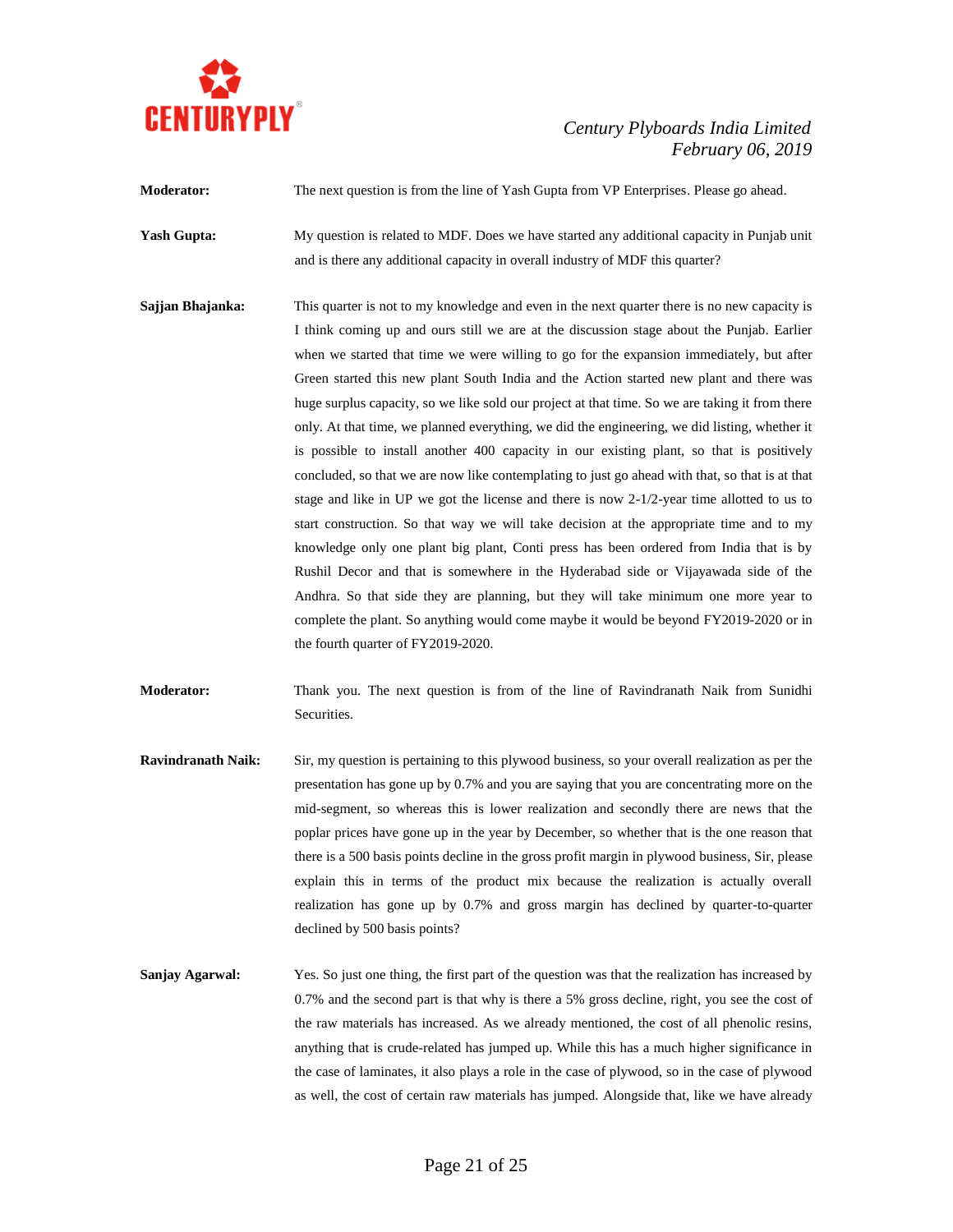

mentioned, our Guwahati unit earlier had various tax exemptions, etc., which are now over and as such the profitability from the Guwahati unit is slightly reduced, coupled with an acute shortage of raw material there, which is a temporary phenomenon, that has led to lower profitability from Guwahati and a higher tax burden on us for this quarter. Alongside this, like you said, poplar prices have gone up and as a result what has happened is the material that we were trading or the lower quality, the Sainik that we are procuring from the market, I think, MR, the cost of that product has increased, so all 3 of these put together have reduced our profitability. So we are looking at ways and means to increase profitability. Immediately hiking the prices is something that we decided against because right now we are trying to gain market share and trying to ensure that we are in first position in the market. So right now, for the short term, margins could continue to look a little lower, but I am sure that in the near future maybe over the next 2 or 3 quarters we will again be able to keep margins high.

- **Moderator:** Thank you. The next question is from the line of Manoj Bahety from Omniscient Capital. Please go ahead.
- **Manoj Bahety:** Yes. So I have couple of questions. My first question is like in the industry significant investment is now happening on the MDF side, which is much more capex intensive and as of now not ROCE accretive, so how do you see the ROCE trajectory of the company as well as I also wanted to understand that what is the hurdle rate, which you consider while approving the investment in the MDF segment?
- **Keshav Bhajanka:** You see typically for any new investment we look at an ROCE of 20% plus. Having said that it must be realized that the market is dynamic. Today we talk of the expansion of MDF the earlier plant cost us goes to Rs.350 Crores for a capacity of 600 cubic meters. Now we are talking augmentation of capacity of 67% that is 400 cubic meters at a cost of Rs.125 Crores, so the ROCE for the business will be determined by market forces, but as per us within the next year, year-and-a-half, as this capacity gets absorbed we will back to ROCE of 20% plus.
- **Moderator:** Thank you. The next question is from the line of Pranav Mehta from Equirus Securities. Please go ahead.
- **Pranav Mehta:** Sir, just wanted one clarity. Have you dropped your capex plan for the door project because it was not given in the presentation?
- **Nikita Bansal:** Yes. Actually, for now, we have sort of put the doors on hold because we have realized that we tried to do a pilot round and we found that the current demand for this is not as much as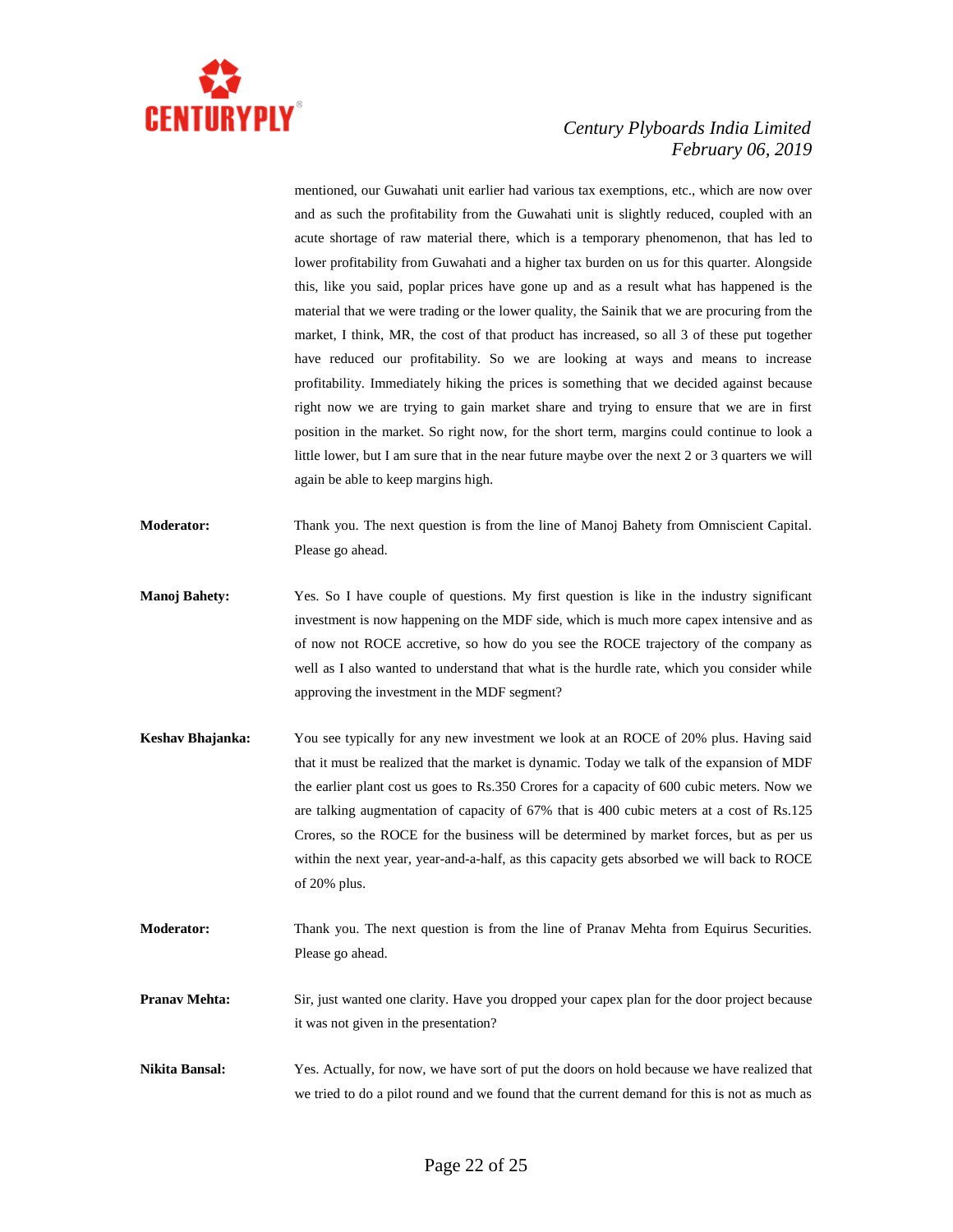

if we would be able to put a plant right now, so we are considering with some imports, but plant we would probably take a call by the end of next year.

- **Moderator:** Thank you. The next question is from the line of Prateek Poddar from Narnolia Financial. Please go ahead.
- **Prateek Poddar:** Sir, I have a question with regards to capex, so as I can see in the balance sheet provided for nine months we have shifted around Rs.110 Crores from capital work in progress to fixed assets, so can you just help me on what does Rs.110 Crores relates to?
- **Arun Julasaria:** This is basically for the corporate building we have constructed.
- **Prateek Poddar:** Corporate office building?
- **Arun Julasaria:** Yes for corporate office building and laminate expansion mainly, this is for two.
- **Prateek Poddar:** Just in continuation to it, the rise in the depreciation run rate is because of these two right?
- **Arun Julasaria:** Yes.
- **Prateek Poddar:** And we expect this to continue?
- **Arun Julasaria:** This will continue of course.
- **Prateek Poddar:** Another thing Sir I was just looking after the working capital scenario and our cash conversion cycle has increased a little bit, so can you just help us to understand?
- **Arun Julasaria:** It is mainly due to decrease in payable days. In order to derisk ourself from foreign exchange risk we are constantly reducing our liability on account of foreign exchange risk. So we are availing less Usance credits, less buyer's credit because foreign exchange scenario now in last three months unstable, so instead of hedging we are paying upfront. You got my point?
- **Prateek Poddar:** Yes Sir. Another question that I had is with regards to the plywood facility that you were planning at Punjab and I have seen that it has been shifted to FY2020 the whole capex has been shifted from FY2019 to FY2020, so can you just help me?
- **Arun Julasaria:** In fact we are going slow on it. Mr. Bhajanka will like to answer this.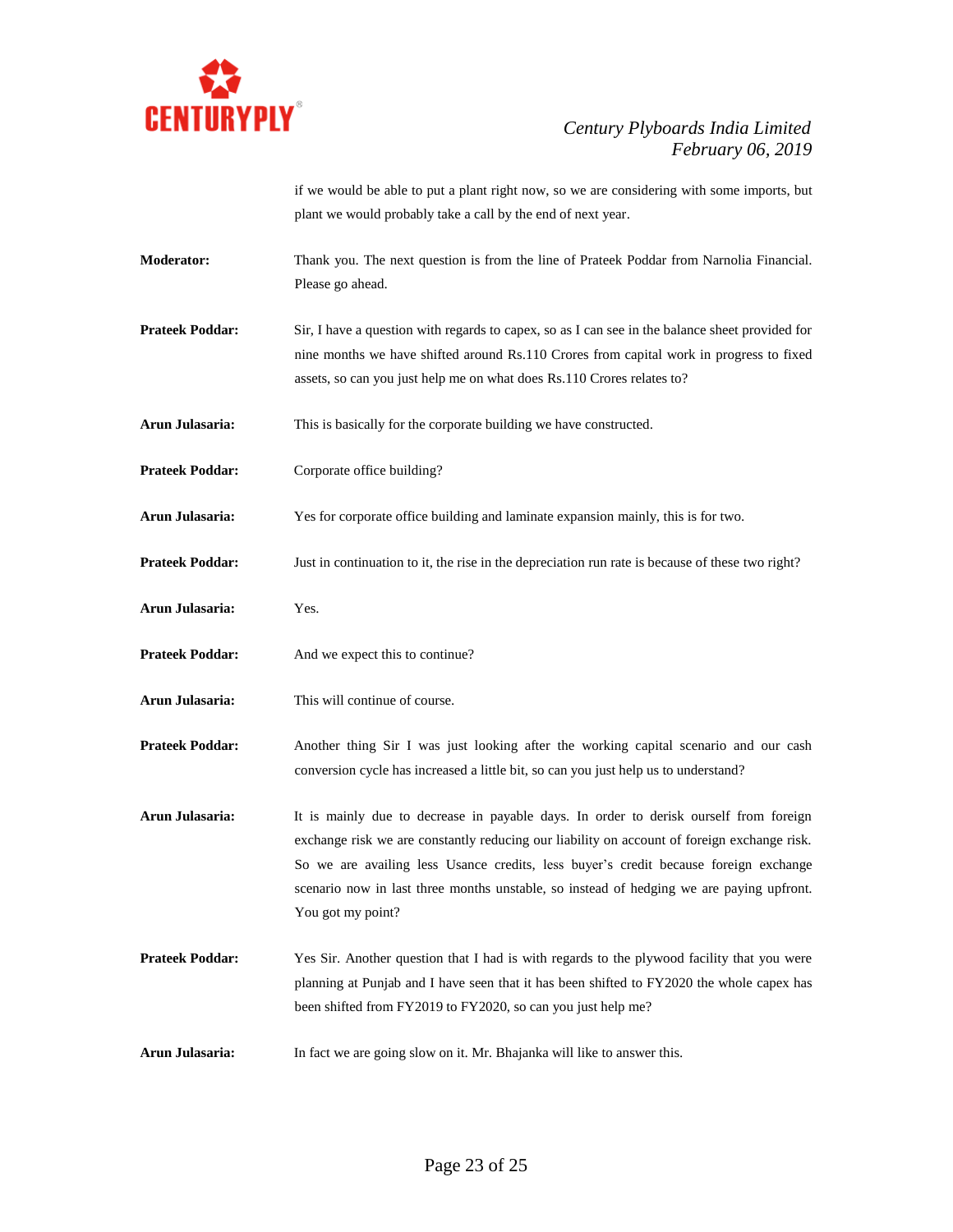

| Sajjan Bhajanka:      | Actually we have taken another strategy. Like in our old existing plants we are upgrading<br>them by installing core composer and like big glue traders to improve the quality and to<br>make the plywood core gap less that is one thing and at the same time like earlier the<br>technology available and utilized in India was 10 daylight presses. So mostly 99% presses<br>in India were only 10 daylights and in all the factories, which we were established, say, 7, 8<br>years back or prior to that we had only 10 daylight presses and now 20 daylight presses are<br>available, so at the same space with the same labour you can operate 20 daylight press<br>instead of 10 daylight press, so we are now like replacing 10 daylight press in our factories,<br>existing factories by 20 daylight presses, so that way that is releasing lot of capacity and<br>new capacity we are getting amongst in the existing plants and Punjab we have licensed for<br>plywood and earlier we thought of using like putting up new capacity then very near to<br>Punjab in Karnal we have a factory. In Haryana, that is Karnal is almost Punjab-Haryana<br>border and that side at Roorkee we have a factory. So for the time being, we have hold<br>project of plywood in Punjab and like all earlier enhancing capacity in all our existing<br>plants. |
|-----------------------|---------------------------------------------------------------------------------------------------------------------------------------------------------------------------------------------------------------------------------------------------------------------------------------------------------------------------------------------------------------------------------------------------------------------------------------------------------------------------------------------------------------------------------------------------------------------------------------------------------------------------------------------------------------------------------------------------------------------------------------------------------------------------------------------------------------------------------------------------------------------------------------------------------------------------------------------------------------------------------------------------------------------------------------------------------------------------------------------------------------------------------------------------------------------------------------------------------------------------------------------------------------------------------------------------------------------------------------------------------------|
| <b>Moderator:</b>     | Thank you. We will take the last question from the line of Ashish Poddar from Anand<br>Rathi. Please go ahead.                                                                                                                                                                                                                                                                                                                                                                                                                                                                                                                                                                                                                                                                                                                                                                                                                                                                                                                                                                                                                                                                                                                                                                                                                                                |
| <b>Ashish Poddar:</b> | My question is regarding your ply mix, so are we saying that we are going to increase<br>outsourcing and when we are saying mid-segment is it pertaining to the Sainik segment or it<br>is a different segment?                                                                                                                                                                                                                                                                                                                                                                                                                                                                                                                                                                                                                                                                                                                                                                                                                                                                                                                                                                                                                                                                                                                                               |
| Keshav Bhajanka:      | Sir could you just repeat that once?                                                                                                                                                                                                                                                                                                                                                                                                                                                                                                                                                                                                                                                                                                                                                                                                                                                                                                                                                                                                                                                                                                                                                                                                                                                                                                                          |
| <b>Ashish Poddar:</b> | Yes, Sir. My question is when we say mid-segment, is it Sainik segment or it is a different<br>than Sainik segment?                                                                                                                                                                                                                                                                                                                                                                                                                                                                                                                                                                                                                                                                                                                                                                                                                                                                                                                                                                                                                                                                                                                                                                                                                                           |
| Keshav Bhajanka:      | Mid-segment is the Sainik segment. We are categorizing this within three segments. The<br>very top end would be Century Club Prime, below that would be Bond, Bond would be<br>lower end of the higher segment and Sainik would be the lower segment.                                                                                                                                                                                                                                                                                                                                                                                                                                                                                                                                                                                                                                                                                                                                                                                                                                                                                                                                                                                                                                                                                                         |
| <b>Ashish Poddar:</b> | So we are not thinking of going below the Sainik segment or we are talking about that?                                                                                                                                                                                                                                                                                                                                                                                                                                                                                                                                                                                                                                                                                                                                                                                                                                                                                                                                                                                                                                                                                                                                                                                                                                                                        |
| Keshav Bhajanka:      | No we are not.                                                                                                                                                                                                                                                                                                                                                                                                                                                                                                                                                                                                                                                                                                                                                                                                                                                                                                                                                                                                                                                                                                                                                                                                                                                                                                                                                |
| <b>Ashish Poddar:</b> | Okay.                                                                                                                                                                                                                                                                                                                                                                                                                                                                                                                                                                                                                                                                                                                                                                                                                                                                                                                                                                                                                                                                                                                                                                                                                                                                                                                                                         |
| Keshav Bhajanka:      | You are going to the higher product within the mid-segment of the market.                                                                                                                                                                                                                                                                                                                                                                                                                                                                                                                                                                                                                                                                                                                                                                                                                                                                                                                                                                                                                                                                                                                                                                                                                                                                                     |